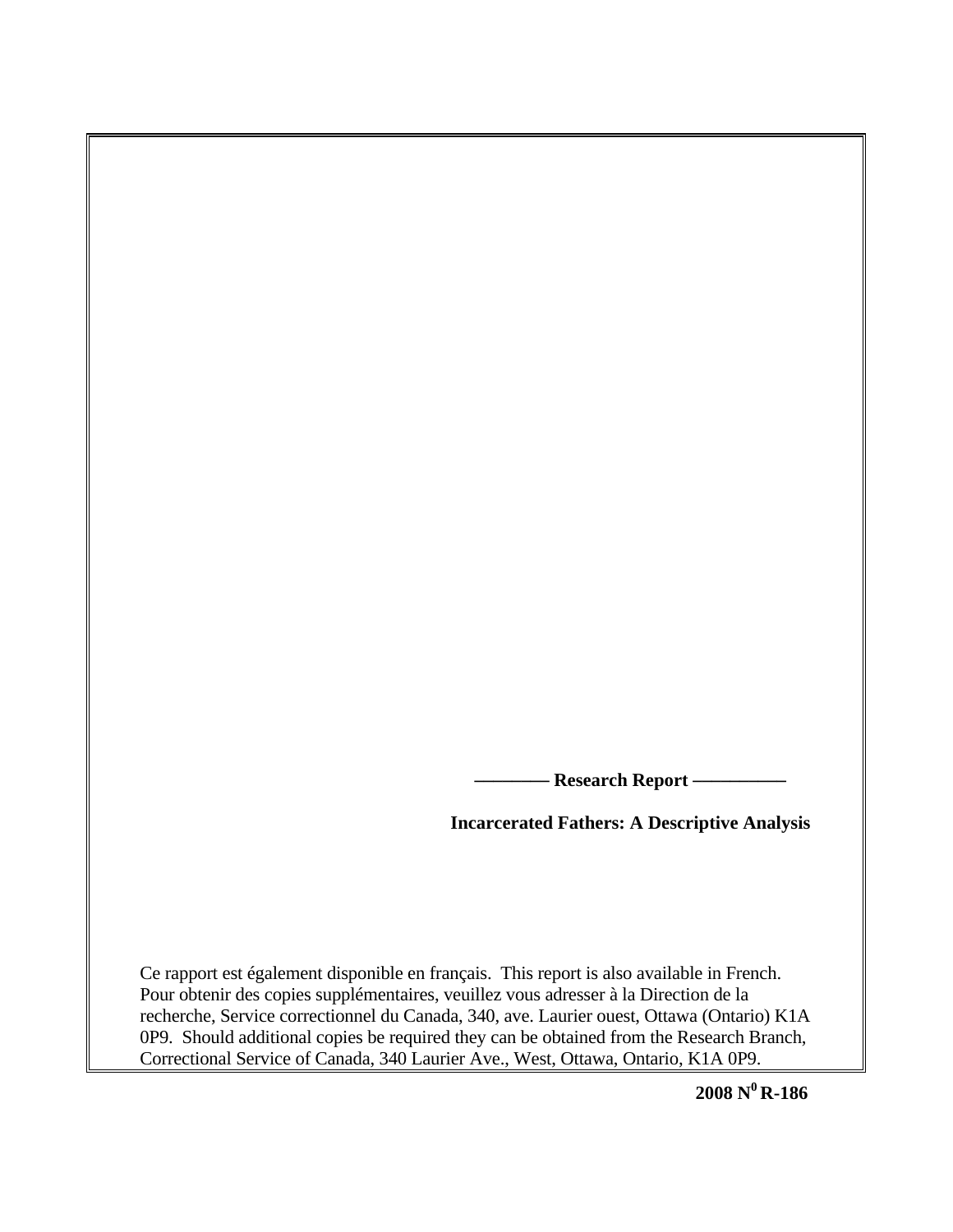# **Incarcerated Fathers: A Descriptive Analysis**

Lloyd Withers $^{\rm 1}$ 

&

Jean Folsom <sup>2</sup>

1 Canadian Families and Corrections Network

2 Correctional Service of Canada

May, 2007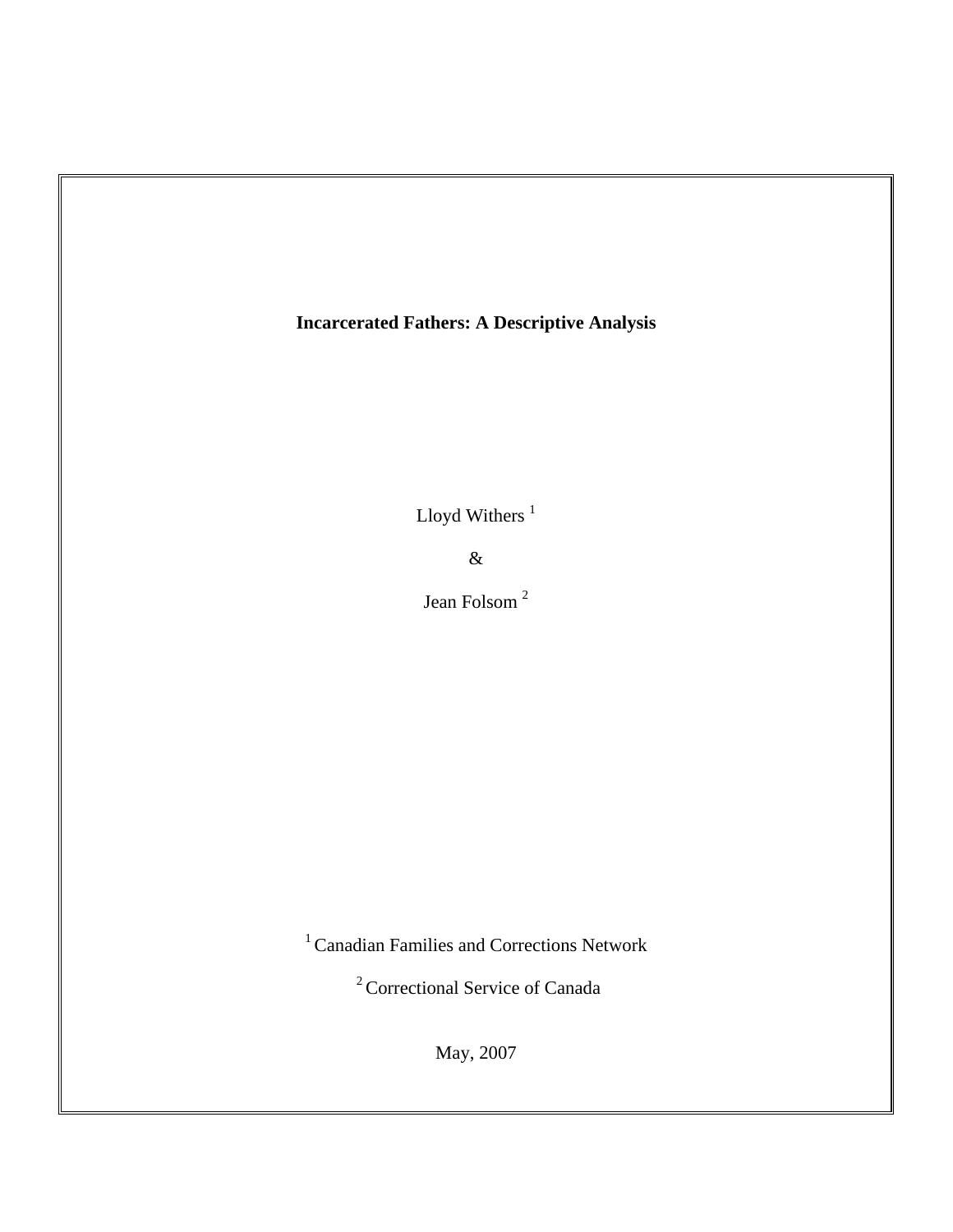# **EXECUTIVE SUMMARY**

<span id="page-2-0"></span>Paternal incarceration and reintegration can have significant collateral consequences on the family and on the community. There is very little Canadian information on incarcerated fathers and their children and this lack of demographic information hampers intervention, policy and program development. Incarceration may provide an opportunity for anti-criminal interventions with the entire family that may reduce the risk of the child becoming involved in crime.

The purpose of this study was to provide an analysis of the parenting status of a sample of federally incarcerated men in Canada and to examine the pre-incarceration lifestyle of the fathers and extent of their contact with their children following incarceration. Participants were 534 federally sentenced male offenders who were undergoing orientation to the federal correctional system at the Millhaven Assessment Unit between August 2003 and January 2004. Participants completed a 52-item self-report questionnaire on family demographics, criminal activity, drug and/or alcohol use, financial and educational status, and parent-child contact during incarceration. There was also a question asking about criminal activity by their children in order to examine the issue of intergenerational criminal activity.

The study found that 31.6% of the participants were custodial fathers, (i.e., fathers who were living with their children at the time of their arrest), while 21.2% were non-custodial fathers (i.e., had children with whom they were not living). Of the custodial fathers, 8.0% also had other children who did not live with them. The remainder of the participants (47.2%) were not fathers or did not have children under the age of 18.

Results showed that in the majority of cases, the mother was the caregiver of the children, regardless of whether the father was custodial or not. Approximately one quarter of all fathers reported they had no telephone or mail contact with their children since their incarceration. Further, 38.7% of all fathers reported that they had no visits from their children. In terms of characteristics of incarcerated fathers, the findings showed that the non-custodial fathers had significantly more problems with drug use, engaging in criminal activity while under the influence of substances, and overall more involvement in criminal activity than the custodial fathers and the non-fathers. Interestingly, the custodial fathers did not differ from the non-fathers on those variables.

In total, the incarcerated fathers had 595 children. Extrapolating from this data, we estimate that there are 357,604 Canadian children affected by paternal incarceration, or 4.6% of the total Canadian population who are 19 years of age or younger. As well, 9% of the fathers had at least one child under the age of 18 who was in conflict with the law. Extrapolating from this data, we estimate that the children of federally sentenced fathers are 2 to 4 times more likely to be in conflict with the law than Canadian children in general.

Paternal incarceration is only one in a series of negative life events that impact on the life of the child of an incarcerated father. Interventions aimed at family factors such as parent training may have important crime prevention aspects not only for the incarcerated father but also for the child.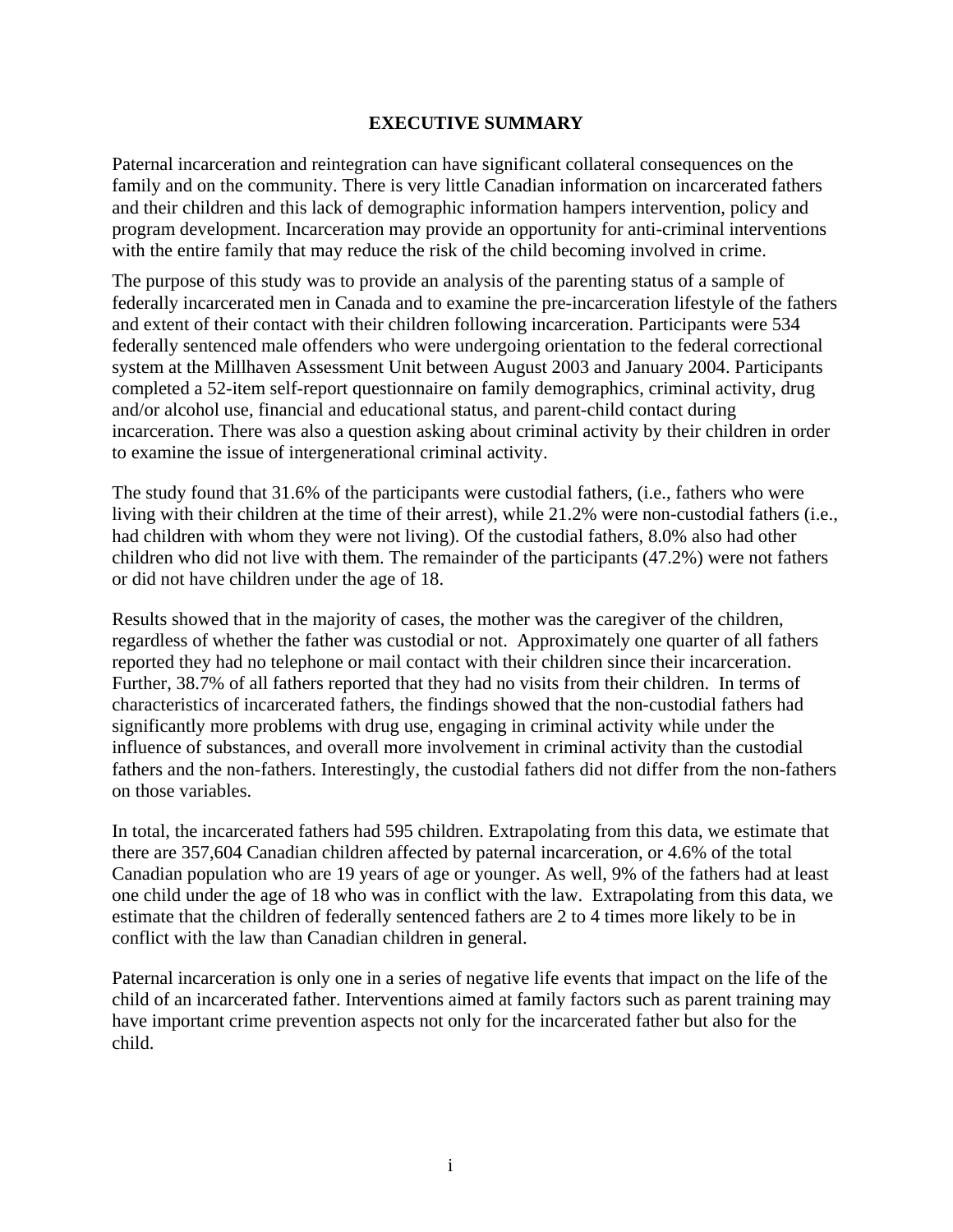# **TABLE OF CONTENTS**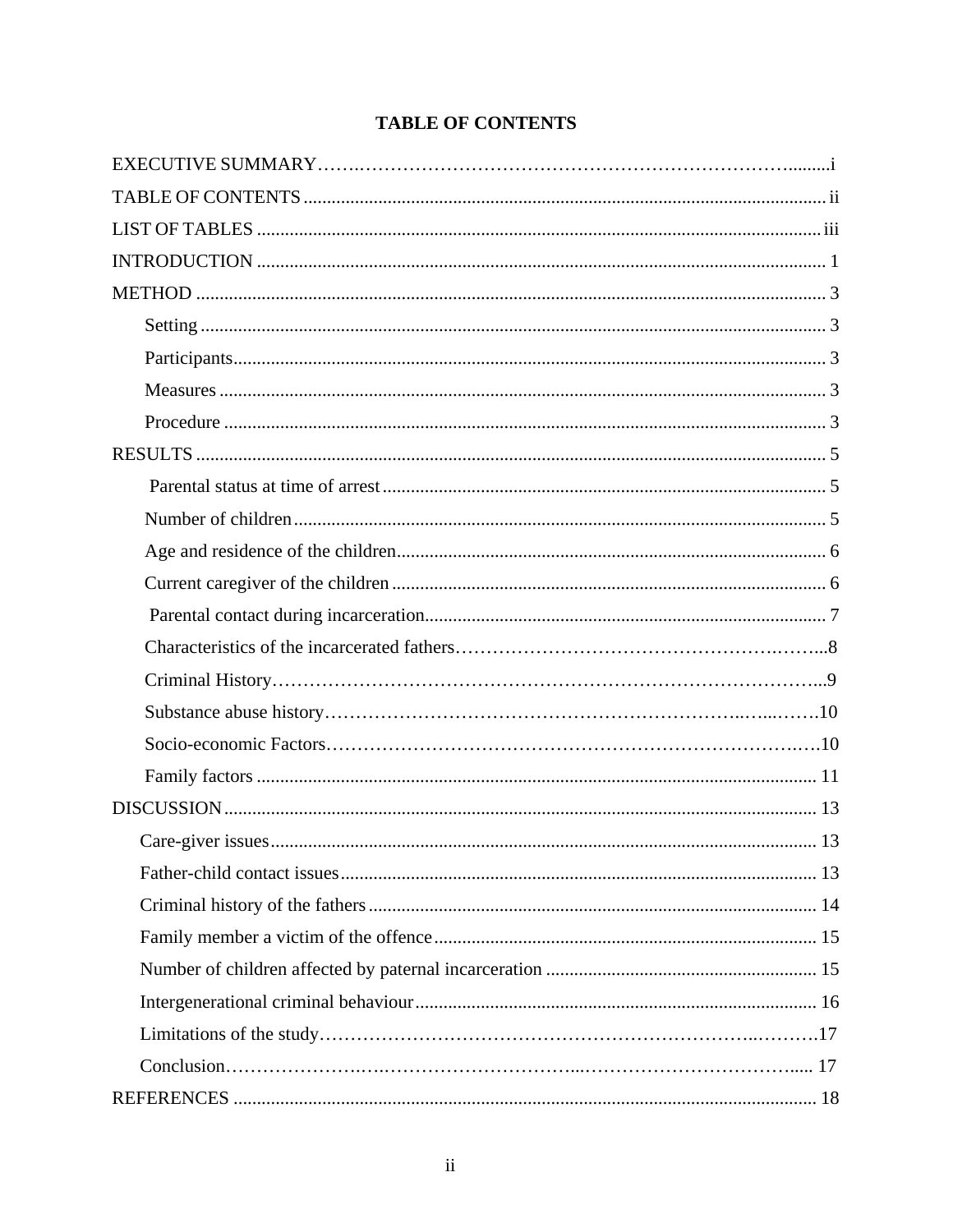# **LIST OF TABLES**

<span id="page-4-0"></span>

| Table 5: Comparison of the criminal history between incarcerated fathers and non-fathers9 |
|-------------------------------------------------------------------------------------------|
| Table 6: Comparison of substance abuse between incarcerated fathers and non-fathers10     |
| Table 7: Comparison of education, employment and financial factors between incarcerated   |
|                                                                                           |
|                                                                                           |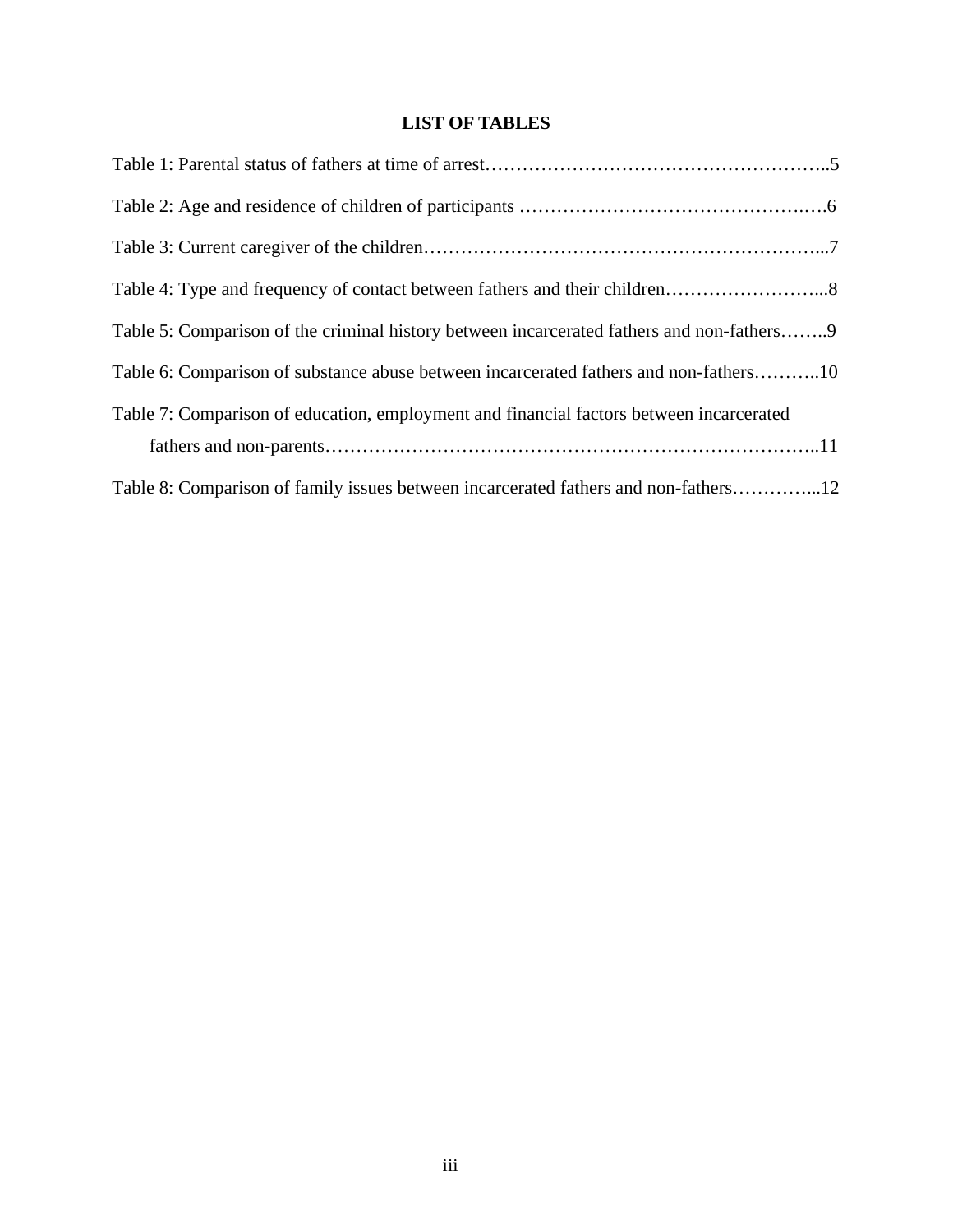### **INTRODUCTION**

<span id="page-5-0"></span>Paternal incarceration has significant collateral consequences on the family and the community. This includes the potential for intergenerational criminal behaviour. While the risks of the child of an incarcerated parent engaging in future criminal behaviour has been discussed in the Canadian literature (Crabbe, 2003; Léonard & Trevethan, 2003; Withers, 1999; Withers, 2000; Withers, 2003), there is limited data about parents who are incarcerated. Further information on the parental status of Canadian offenders is required in order to address this issue through policy and program development. Incarceration may then serve as an opportunity for crime prevention interventions with the entire family.

Mumola (2000) provides a statistical analysis of American federal and state offenders. His analysis includes the characteristics of the incarcerated mothers and fathers, family demographics, family structure and the frequency of parent-child contact. Among his findings were that 63.0% of federal offenders and 55.4% of state offenders were parents. Mumola (2000) estimates that 2.1% of minor American children ( $n = 1,498,800$ ) had an incarcerated parent in 1999. Eljdupovic-Guzina (1999) studied the parenting roles of a sample of 426 federally sentenced women who were admitted to one of Canada's federal women's institutions between January 1, 1996 and March 31, 1998. She found that 81.2% of these women were mothers of minor children and that 52.1% of the mothers had primary responsibility for at least one of their children at the time of their offence and incarceration. With respect to the children's residence during the mother's incarceration, she found that the children lived with a grandparent (30.8%), with their father (26.9%), with other relatives (15.4%) or were in foster care or with the Children's Aid Society (16.9%). Of the other children, 12.2 % were adult children who resided on their own and 15% were in other arrangements such as living with friends or with a stepfather, or had been adopted at an early age. Eljdupovic-Guzina (1999) also examined the mothers' contact with their children during incarceration, finding that the majority of the mothers had contact with their children during incarceration, usually through visits and/or telephone calls. The frequency of contact ranged from daily phone calls to an "occasional" phone call or visit every one to two months. It appeared that most mothers, whether their children lived with them or not prior to incarceration, maintained contact with their children during incarceration.

1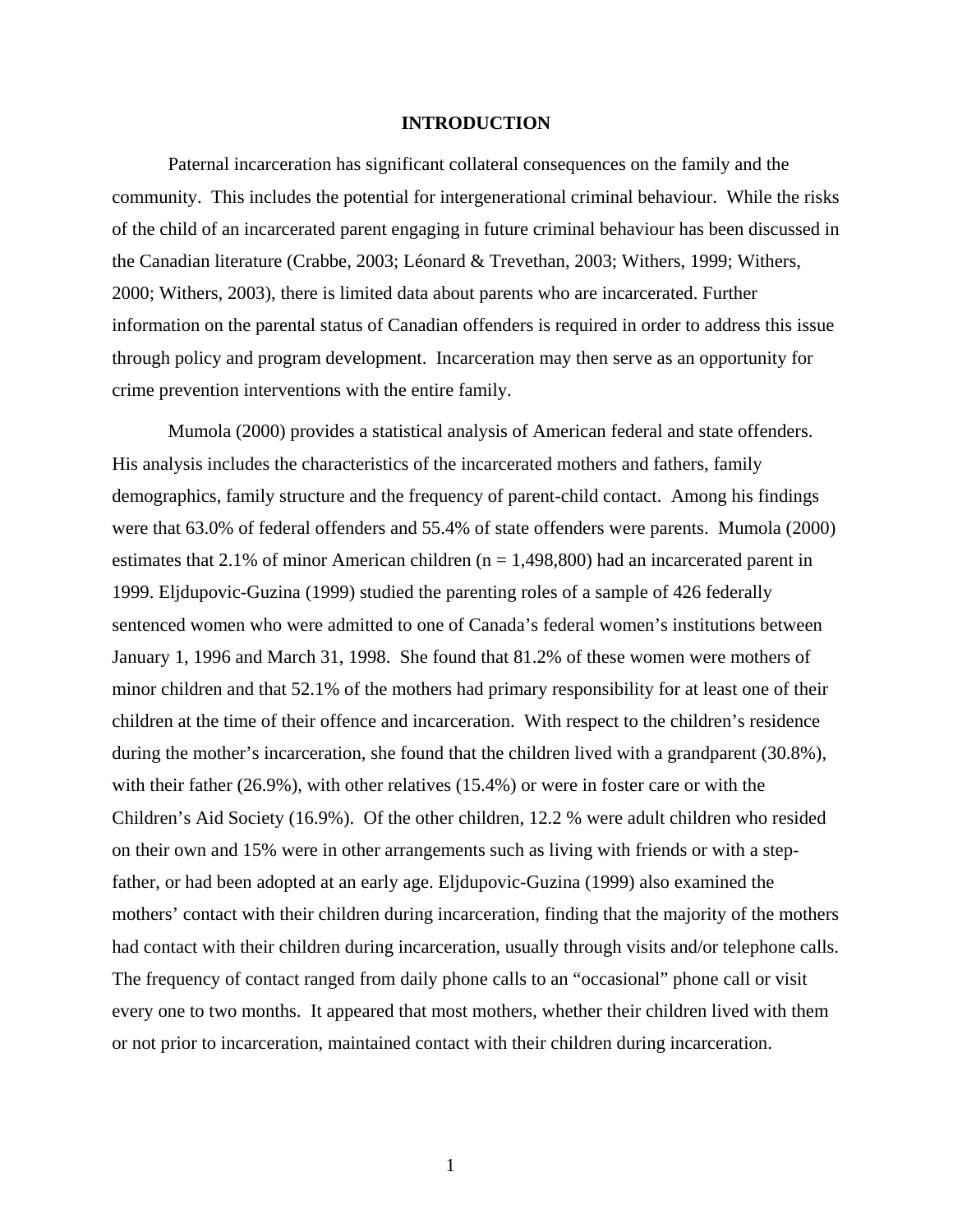To date, an analysis of the parental status of Canadian male offenders has not been conducted. There is also no Canadian data on the issue of intergenerational criminal behaviour. The purpose of the present study is to provide information on the parenting status of a sample of male federal offenders. Aspects of the pre-incarceration life of the fathers such as the extent of their involvement in crime, alcohol and drug use, and educational and financial factors as well as the frequency of contact between the fathers and their children during incarceration are also examined. These factors were considered as important because of their potential influence on the lives of the children. Also of interest was intergenerational criminal activity among the children of the offenders.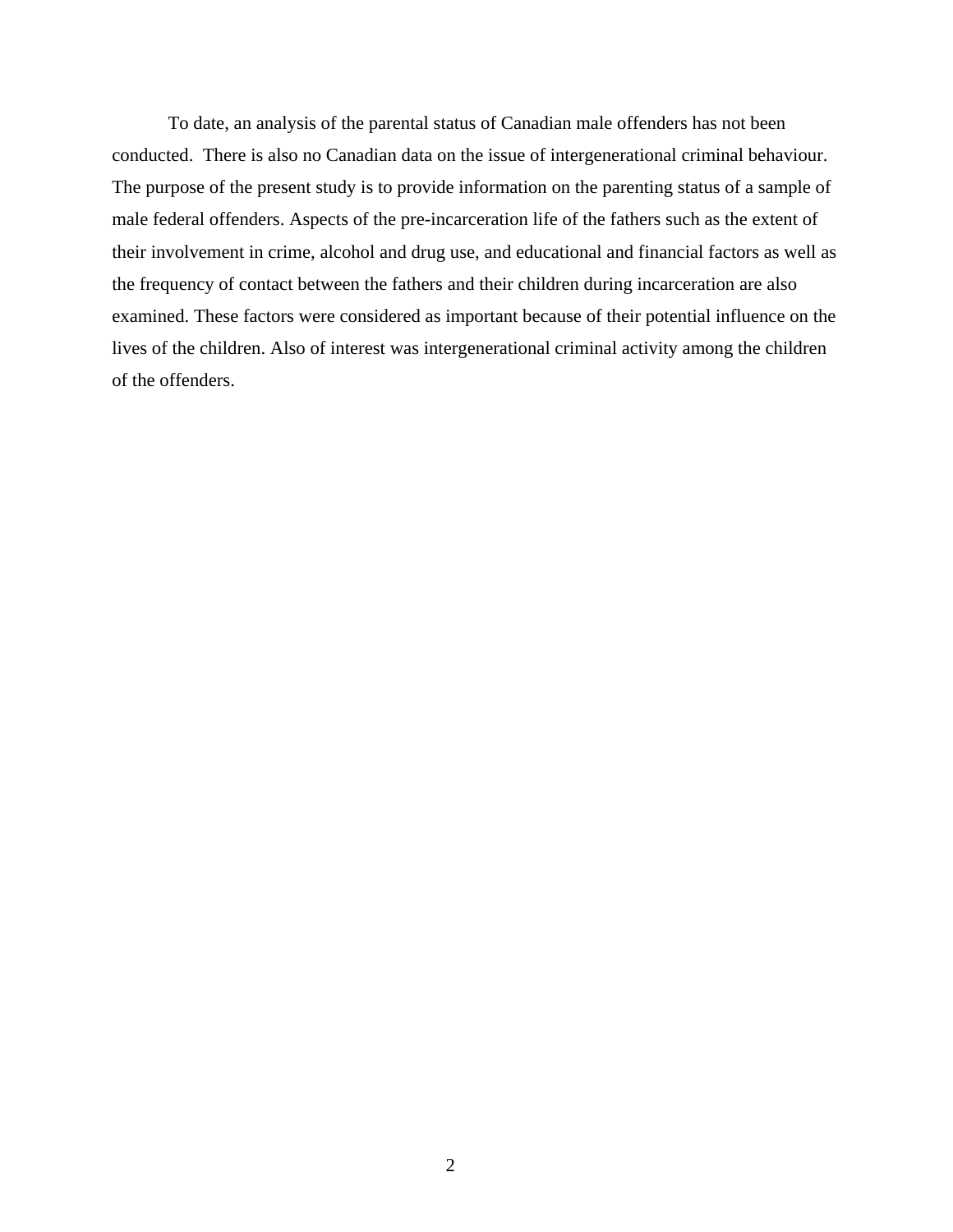#### **METHOD**

## <span id="page-7-0"></span>**Setting**

The study took place in the Millhaven Assessment Unit (MAU) at Millhaven Institution in Ontario, Canada. All federally sentenced male offenders in the Ontario Region of the Correctional Service of Canada (CSC) are initially placed at MAU for assessment and assignment to an appropriate institution.

### **Participants**

Between August 2003 and January 2004, under a Contributions Agreement with the Chaplaincy Branch of CSC, the Canadian Families and Corrections Network (CFCN) provided a "Restorative Justice Approach to Families" orientation to all male federal offenders entering MAU. The orientation consisted of a 2-hour presentation on families, restorative justice and the correctional process. Offenders attending this orientation session were approached to participate in this study. Of the 1026 offenders who attended the orientation presentations, 534 of them took part in the study, yielding a participation rate of 52%.

#### **Measures**

Participants were asked to complete an anonymous 52-item self-report questionnaire on their family. The questionnaire was developed by the first author in order to examine the quality of family life experienced by offenders. It was designed to determine family demographics, the amount of criminal activity, drug or alcohol use, and the financial and educational situation of the offenders. Some of these items were chosen because they have been found to be associated with future criminal behaviour (Andrews  $\&$  Bonta, 2006). There were also questions related to parent-child contact during incarceration. All participants agreed to take part in the study without reward. As no identifying information appeared on the questionnaire, participants were assured that the information collected for this study would not be put into their official files or included in release decision-making.

# **Procedure**

 The participants were provided with the questionnaire, a pen and a sealable envelope. Following the orientation session, they completed the questionnaire in their cells and returned the

3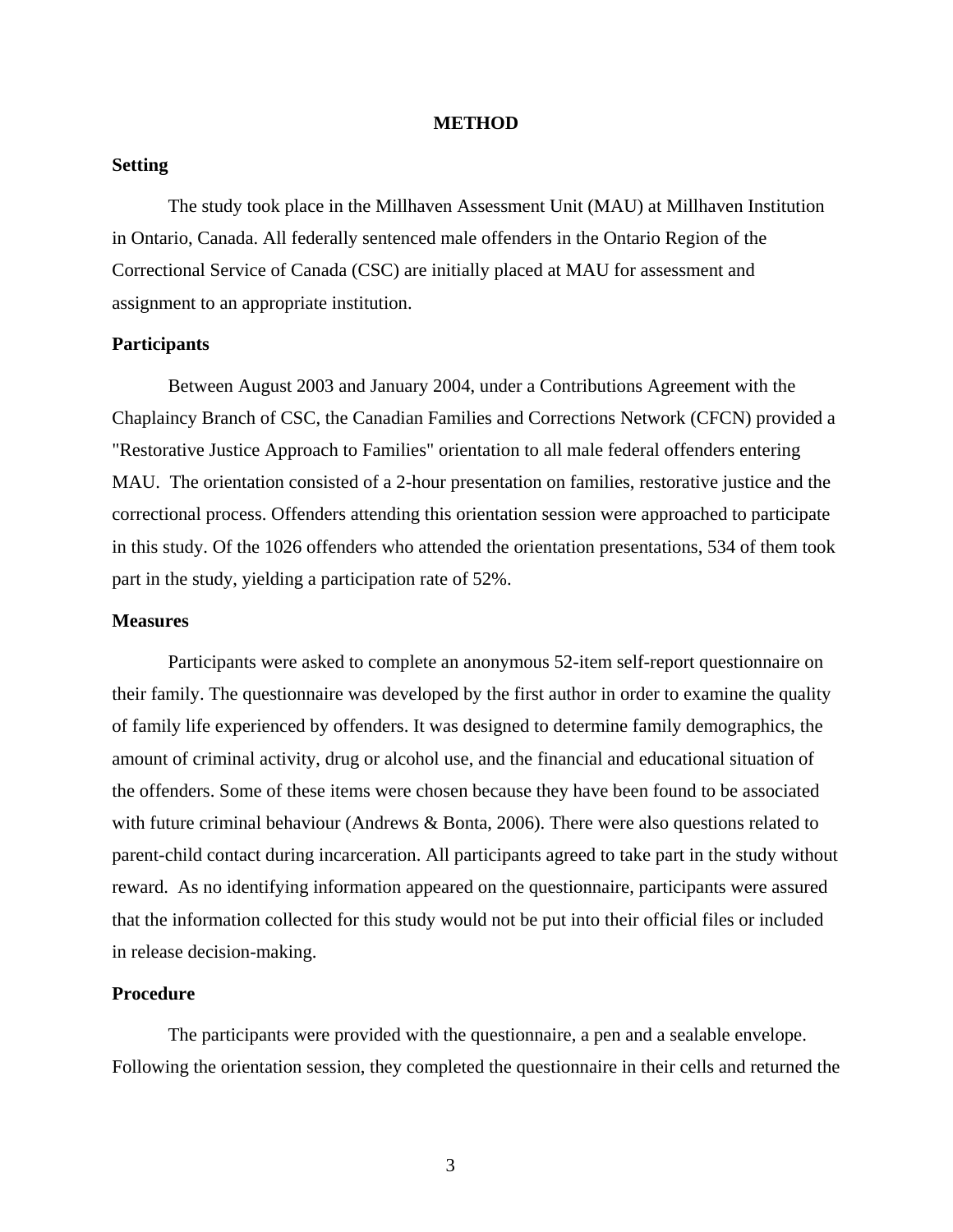completed questionnaire to the first author. This provided privacy to complete the questionnaire outside of the group setting and ensured confidentiality of the information.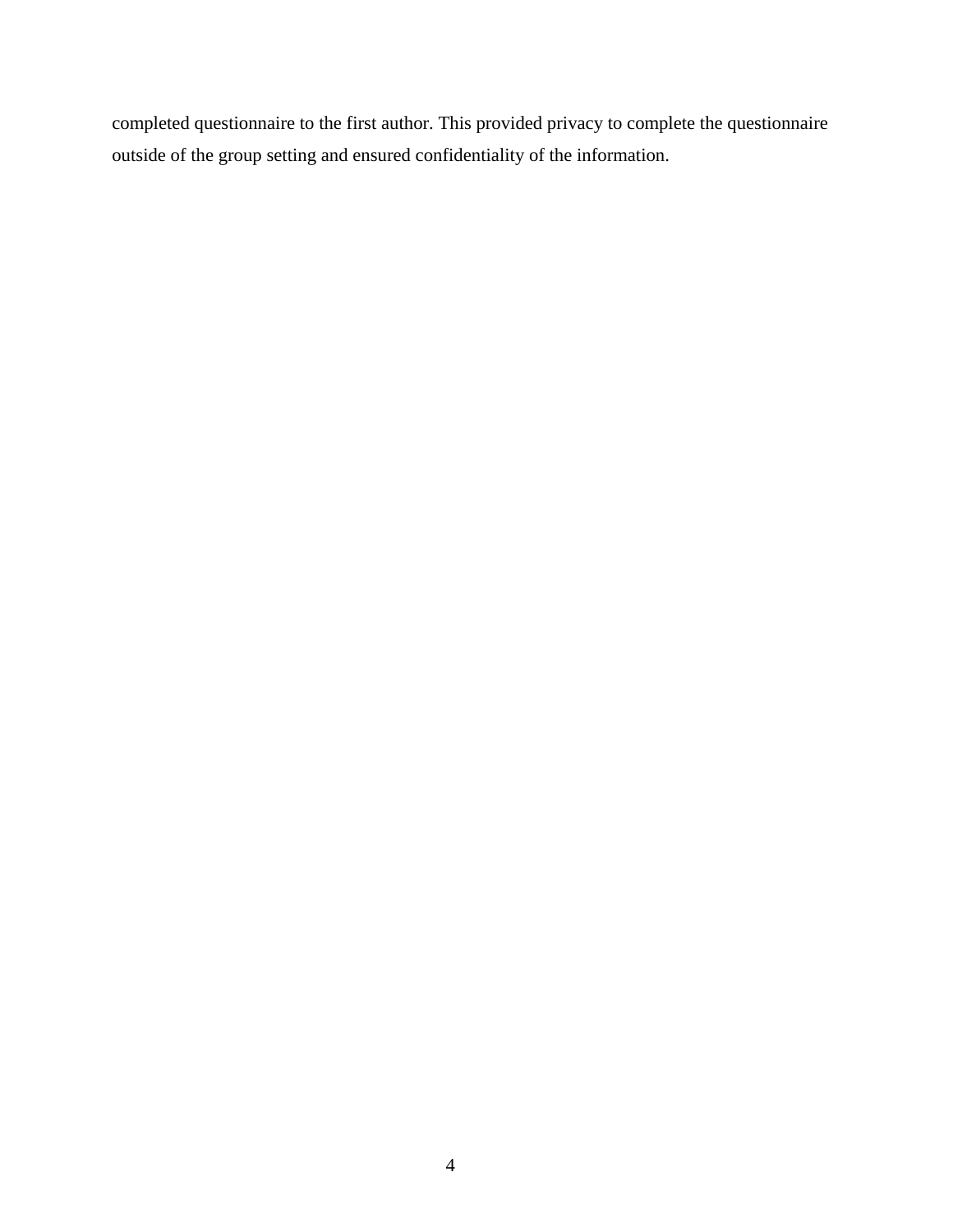#### **RESULTS**

# <span id="page-9-0"></span>**Parental status at time of arrest**

 For the purposes of the present study, an offender was considered a father if he had at least one child under the age of 18. A *custodial father* is defined as a father who was living with his children at the time of his arrest. A *non-custodial father* is defined as a father who was not living with his children at the time of his arrest. Finally, we refer to offenders who had both custodial and non-custodial children as *concurrent custodial and non-custodial fathers*.

 The parental status of the participants at the time of arrest can be seen in Table 1. More than half were fathers of children under 18 years of age. A total of 31.6% of the participants were custodial fathers. Of the custodial fathers, 8.0% also had children who did not live with them. Almost one quarter of the participants were non-custodial fathers.

| Demographic variable                                        | Number of<br>participants<br>(N) | Percentage of<br>participants<br>(% ) |
|-------------------------------------------------------------|----------------------------------|---------------------------------------|
| Custodial father, only                                      | 126                              | 23.6                                  |
| Concurrent custodial and non-custodial father               | 43                               | 8.0                                   |
| Non-custodial fathers                                       | 113                              | 21.2                                  |
| Total number of fathers                                     | 282                              | 52.8                                  |
| Not a father or did not have children under 18 years of age | 252                              | 47.2                                  |

# Table 1: Parental status of fathers at time of arrest

# **Number of children**

The number of children per parent ranged from one to five. The 282 fathers had a total of 595 children under the age of 18, for an average of 2.1 children per father. Of the 595 children, 324 children were living with their father at the time of his arrest, an average of 2.6 children per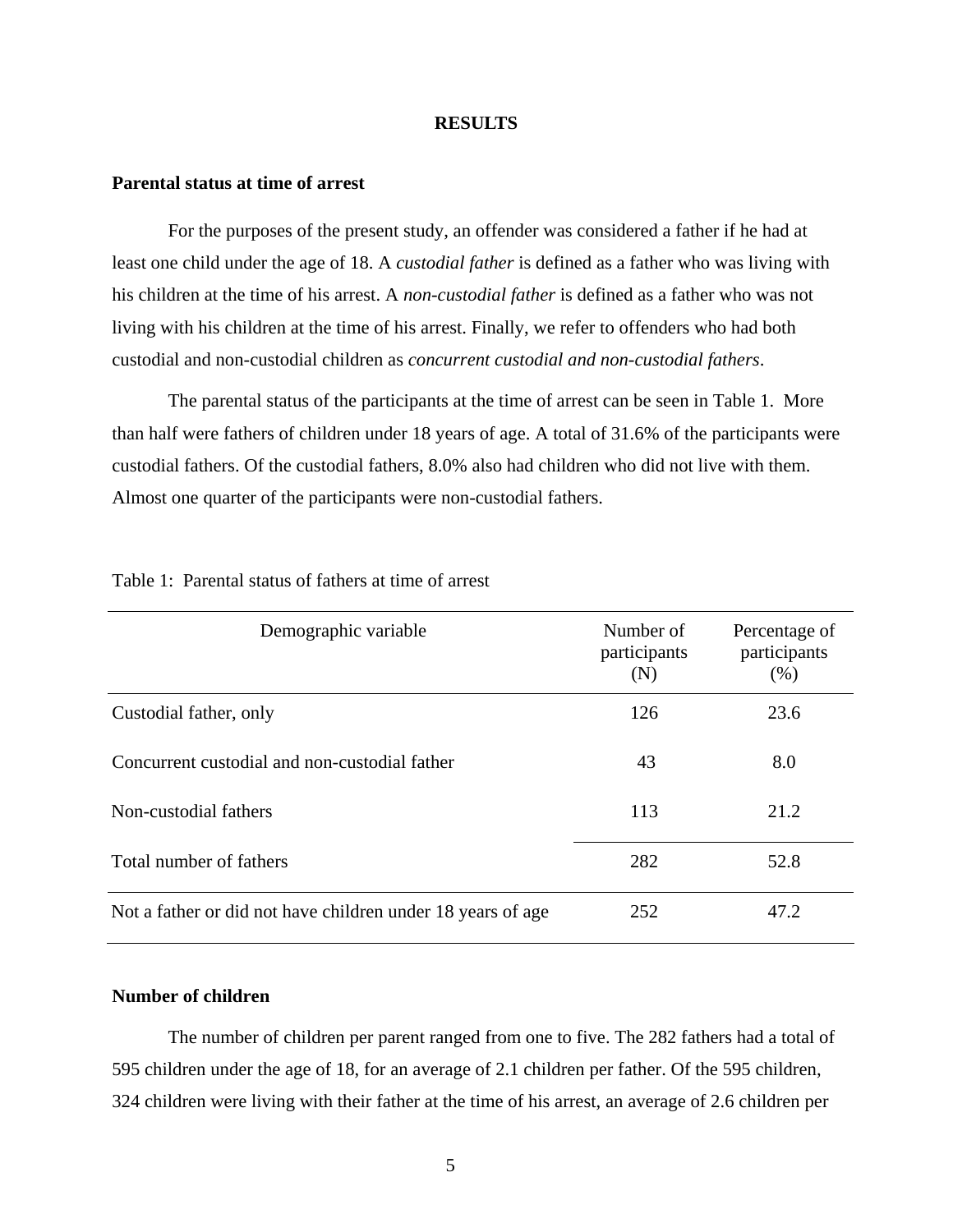<span id="page-10-0"></span>custodial father. There were 271 children who were not living with their father at the time of his arrest, an average of 2.4 children per non-custodial father.

# **Age and residence of the children**

The age distribution and residency of the children are presented in Table 2. Note that 65.3% of the children were under age 10. The average age of children who lived with their father at the time of the father's arrest was 7 years of age, whereas that of children who did not live with their father was 8 years of age. This was not a significant difference  $(t (237) = 1.6, n.s.).$ 

| Age                     | Percentage of all<br>Children<br>(% ) | Number of Custodial<br>Children<br>(N) | Number of Non-<br>custodial Children<br>(N) |
|-------------------------|---------------------------------------|----------------------------------------|---------------------------------------------|
| Less than 1 year of age | 4.0                                   | 18                                     | 6                                           |
| 1-4 years of age        | 25.3                                  | 87                                     | 63                                          |
| 5-9 years of age        | 36.0                                  | 115                                    | 100                                         |
| 10-14 years of age      | 23.8                                  | 77                                     | 64                                          |
| 15-17 years of age      | 10.9                                  | 27                                     | 38                                          |
| Total                   | 100.0                                 | 324                                    | 271                                         |
|                         |                                       |                                        |                                             |

Table 2: Age and residence of children of participants

# **Current caregiver of the children**

The current caregiver of the children can be seen in Table 3. Due to rounding, the total is slightly higher than 100%. In the vast majority of cases, the child's mother is the current caregiver whether or not the father was a custodial parent. Other caregivers are relatives, friends or the Children's Aid Society. A small proportion of fathers were unaware of who was caring for their children while they were incarcerated.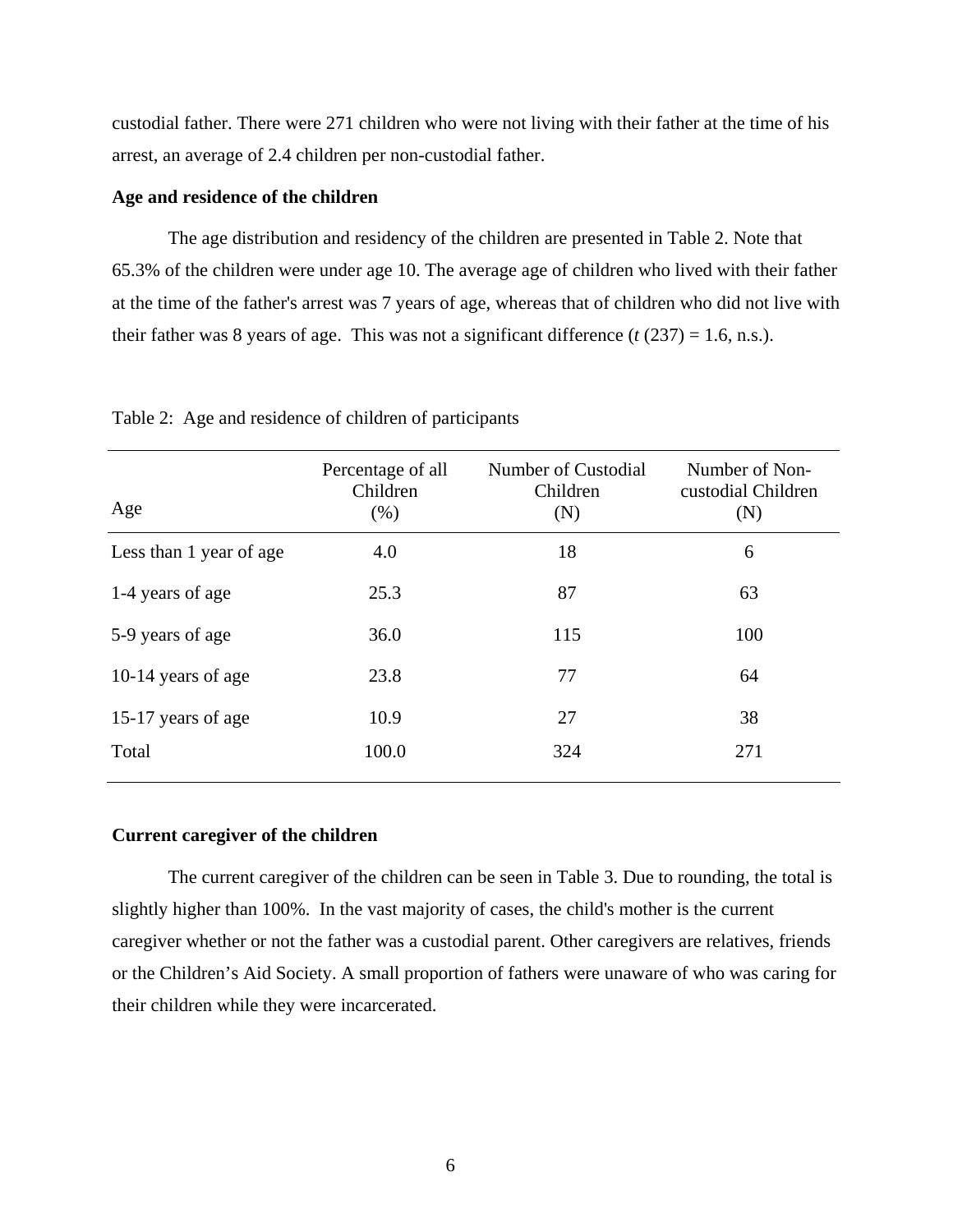| <b>Current Caregiver</b>                  | Percentage of<br>custodial children<br>(% ) | Percentage of non-custodial<br>children<br>(% ) |
|-------------------------------------------|---------------------------------------------|-------------------------------------------------|
| Child's mother                            | 80                                          | 76                                              |
| Child's grandparent                       | 8                                           | 11                                              |
| Other relative                            | $\overline{4}$                              | 3                                               |
| Children's Aid, foster care or other care | 4                                           | 1                                               |
| Friends/ other                            | 3                                           | 6                                               |
| Offender does not know                    | $\overline{2}$                              | 4                                               |

# <span id="page-11-0"></span>Table 3: Current caregiver of the children

### **Parental contact during incarceration**

Table 4 shows the type and frequency of contact between fathers and their children. Due to rounding error, the cells do not always add up to exactly 100%. Note that the fathers reported frequent telephone contact with their children (i.e., 33.6% - 69.0% on a daily to almost weekly basis). They also reported a relatively high frequency of mail contact (i.e., 20.4% - 50.0% on a daily or almost weekly basis). They reported, however, receiving a much smaller number of visits from their children (i.e., 5.3% – 16.3% on a daily or almost weekly basis).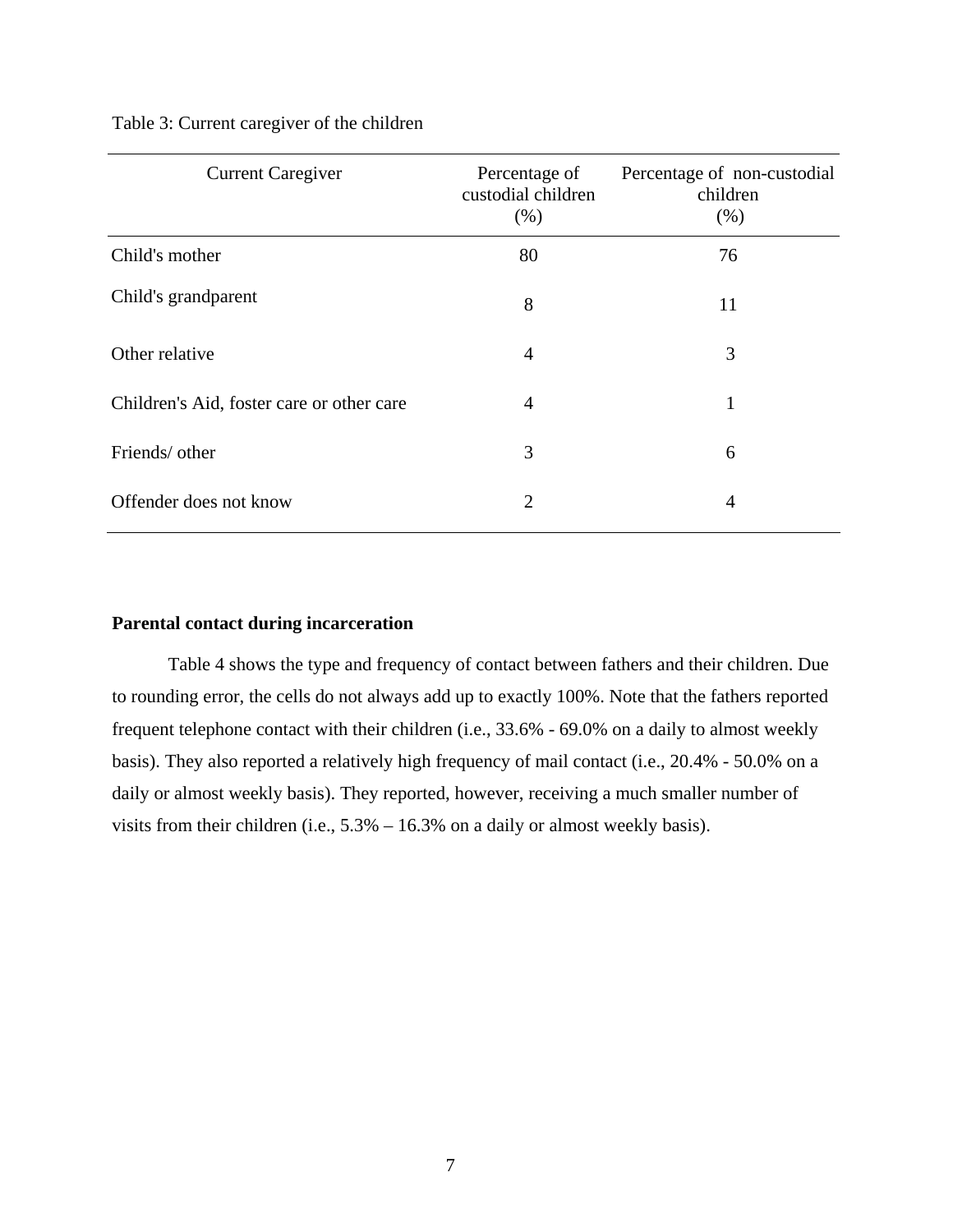| Type and frequency of<br>contact          | All fathers $(\% )$ | Custodial<br>fathers<br>(% ) | Concurrent<br>custodial and<br>non-custodial<br>fathers<br>(% ) | Non-custodial<br>fathers<br>(% ) |
|-------------------------------------------|---------------------|------------------------------|-----------------------------------------------------------------|----------------------------------|
| <b>Telephone</b><br>Daily or almost daily | 14.9                | 22.2                         | 18.6                                                            | 5.3                              |
|                                           |                     |                              |                                                                 |                                  |
| Weekly or almost weekly                   | 38.7                | 46.8                         | 41.9                                                            | 28.3                             |
| Monthly or almost monthly                 | 17.7                | 12.7                         | 18.6                                                            | 23.0                             |
| Once a year or less                       | 3.9                 | 0.0                          | 0.0                                                             | 9.7                              |
| Never                                     | 22.3                | 16.7                         | 18.6                                                            | 30.1                             |
| Child "too young to talk on<br>the phone" | 3.2                 | 2.4                          | 2.3                                                             | 4.4                              |
| Mail                                      |                     |                              |                                                                 |                                  |
| Daily or almost daily                     | 6.0                 | 8.7                          | 7.0                                                             | 2.7                              |
| Weekly or almost weekly                   | 30.5                | 41.3                         | 32.6                                                            | 17.7                             |
| Monthly or almost monthly                 | 23.0                | 16.7                         | 32.6                                                            | 26.5                             |
| Once a year or less                       | 2.8                 | 2.4                          | 0.0                                                             | 4.4                              |
| Never                                     | 26.2                | 19.8                         | 29.9                                                            | 35.4                             |
| Child "too young to write"                | 10.3                | 9.5                          | 7.0                                                             | 12.4                             |
| <b>Visits</b>                             |                     |                              |                                                                 |                                  |
| Daily or almost daily                     | 1.1                 | 0.8                          | 0.0                                                             | 1.8                              |
| Weekly or almost weekly                   | 7.4                 | 7.9                          | 16.3                                                            | 3.5                              |
| Monthly or almost monthly                 | 12.4                | 16.7                         | 11.6                                                            | 7.1                              |
| Once a year or less                       | 2.1                 | 1.6                          | 4.7                                                             | 1.8                              |
| Never                                     | 38.7                | 30.2                         | 25.6                                                            | 53.1                             |
| Not yet                                   | 37.6                | 41.3                         | 41.9                                                            | 31.9                             |

<span id="page-12-0"></span>Table 4: Type and frequency of contact between fathers and their children

# **Characteristics of the incarcerated father**

 The average age of the fathers was 34, which is identical to that of the non-fathers (34). The average age of the custodial fathers at time of their arrest was 35 years, whereas the average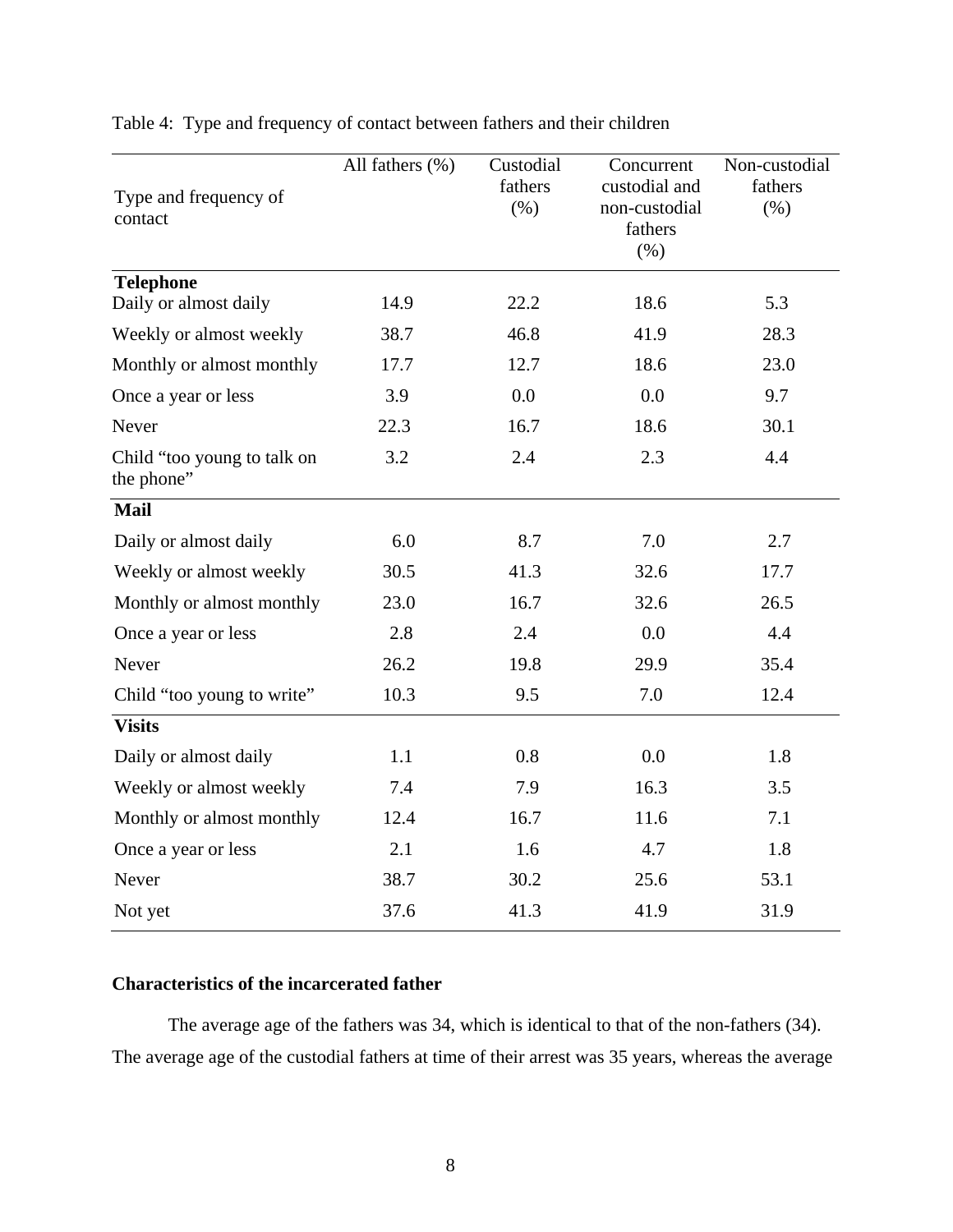<span id="page-13-0"></span>age of the non-custodial fathers at the time of their arrest was 33 years. This difference is not significant (*t* (218) = 1.5, *p* = .14).

### **Criminal History**

A comparison of several of the participants' criminal history variables is presented in Table 5. Not unexpectedly, a sizeable majority of all offenders in this study (63% to 78%) reported a conviction before age 16, with no differences among the groups. A higher frequency of non-custodial fathers and concurrent custodial and non-custodial fathers reported having had 2 or more prior offences than custodial fathers and non-fathers. Interestingly, the non-custodial fathers reported a much higher frequency of institutional charges as well as charges while on conditional release in contrast to the other groups. Finally, custodial fathers tended to have less violent offences than the other groups. Overall, across all criminal history variables, the noncustodial fathers tended to score the worst.

| <b>Criminal History</b><br>Variable                     | Custodial<br>fathers<br>(% ) | Concurrent<br>custodial and<br>non-custodial<br>fathers<br>(% ) | Non-custodial Non-fathers<br>fathers<br>(% ) | (% )        | $\chi^2$<br>$df = 3$ |
|---------------------------------------------------------|------------------------------|-----------------------------------------------------------------|----------------------------------------------|-------------|----------------------|
|                                                         | $(n = 126)$                  | $(n = 43)$                                                      | $(n = 113)$                                  | $(n = 252)$ |                      |
| Convicted before 16 yr.                                 | 63.5                         | 74.4                                                            | 78.8                                         | 63.1        | 7.2                  |
| Two or more prior<br>convictions                        | 58.7                         | 72.1                                                            | 77.0                                         | 57.5        | $15.2**$             |
| Escaped custody                                         | 11.1                         | 11.6                                                            | 15.0                                         | 12.7        | .89                  |
| Convicted of an<br>institutional charge                 | 25.4                         | 23.3                                                            | 40.7                                         | 28.6        | $8.6*$               |
| Current charges laid<br>while on parole or<br>probation | 24.6                         | 27.9                                                            | 46.9                                         | 32.9        | $14.2**$             |
| Charged with assault or<br>robbery with violence        | 40.5                         | 51.2                                                            | 59.3                                         | 46.4        | $9.0*$               |

Table 5: Comparison of the criminal history between incarcerated fathers and non-fathers

\*p $< .05.$  \*\*p $< .01.$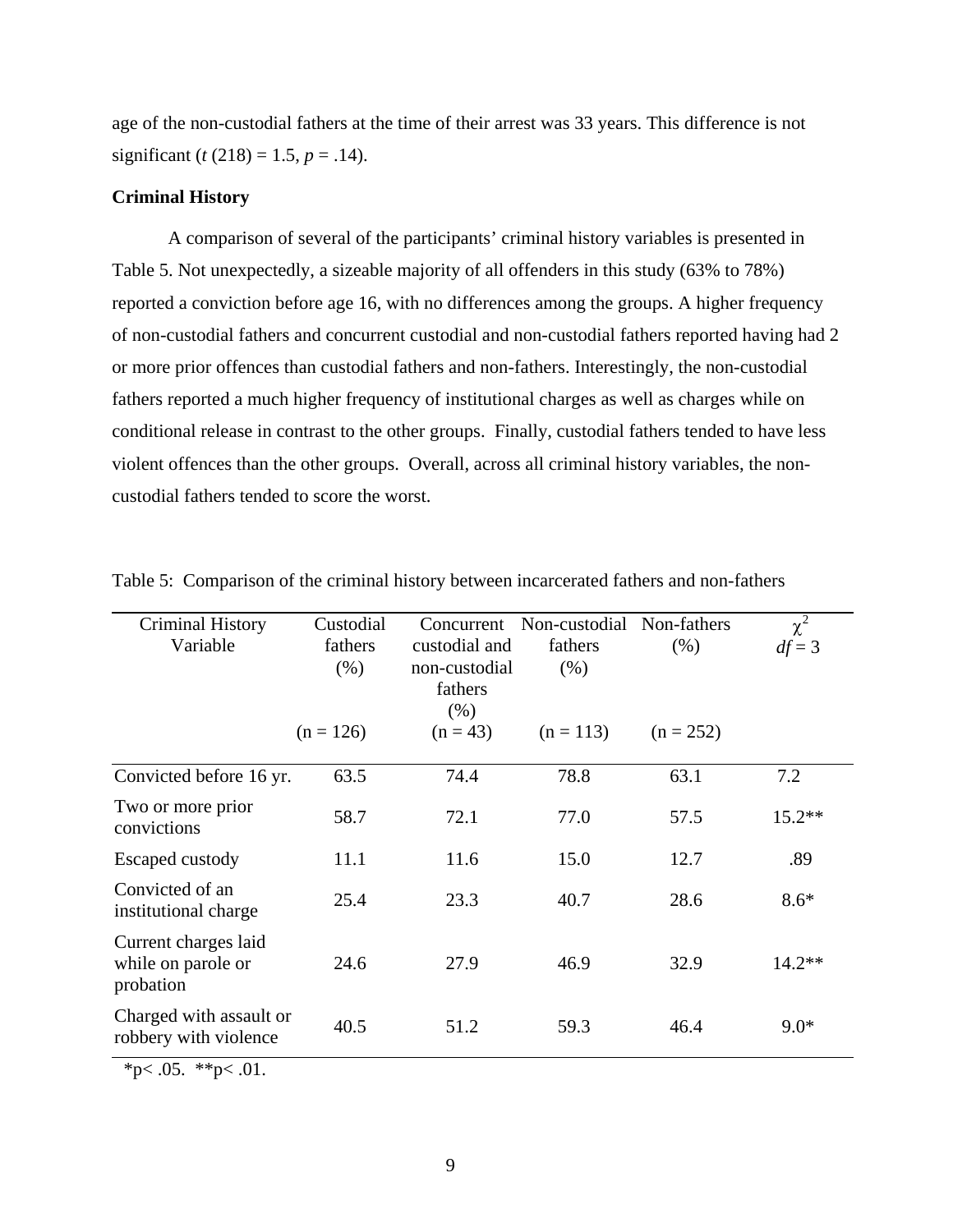## <span id="page-14-0"></span>**Substance Abuse History**

The participants' history of substance abuse was also examined (see Table 6). There were no overall differences among the groups as to whether alcohol had been a problem for them or whether drugs or alcohol caused family or marital problems. Differences were found, however, in the areas of drug use being a problem and whether or not they had broken the law while under the influence of substances. Non-custodial fathers reported more problems in these areas than the other groups.

| <b>Substance Abuse</b><br>Variables                               | Custodial<br>fathers<br>(% ) | Concurrent<br>custodial and<br>non-custodial<br>(% ) | Non-custodial<br>fathers<br>(% ) | Non-fathers<br>(% ) | $\chi^2$<br>$df = 3$ |
|-------------------------------------------------------------------|------------------------------|------------------------------------------------------|----------------------------------|---------------------|----------------------|
|                                                                   | $(n = 126)$                  | $(n = 43)$                                           | $(n = 113)$                      | $(n = 252)$         |                      |
| Alcohol has been a<br>problem                                     | 25.4                         | 30.2                                                 | 34.5                             | 32.1                | 2.7                  |
| Drug use has been a<br>problem                                    | 35.7                         | 34.9                                                 | 49.6                             | 32.5                | $10.0*$              |
| Broke the law while<br>under the influence of<br>alcohol or drugs | 41.3                         | 44.2                                                 | 63.7                             | 52.8                | $13.1**$             |
| Drugs or alcohol use<br>caused marital or<br>family problems      | 36.5                         | 39.5                                                 | 53.1                             | 41.7                | 7.3                  |

Table 6: Comparison of substance abuse between incarcerated fathers and non-fathers

 $*$  p $< .05$ .  $*$ <sup>\*</sup>p $< .01$ .

# **Socio-economic Factors**

Variables related to the offender's education, employment status, and financial status were also examined. As can be seen in Table 7, fathers who had children living with them at the time of their arrest were more likely to have been working at the time of their arrest and to have ever worked for at least one full year. Further, custodial fathers were less likely to have relied on social assistance in contrast to non-custodial fathers and non-fathers. Finally, offenders who did not have children living with them were much more likely to have been homeless at the time of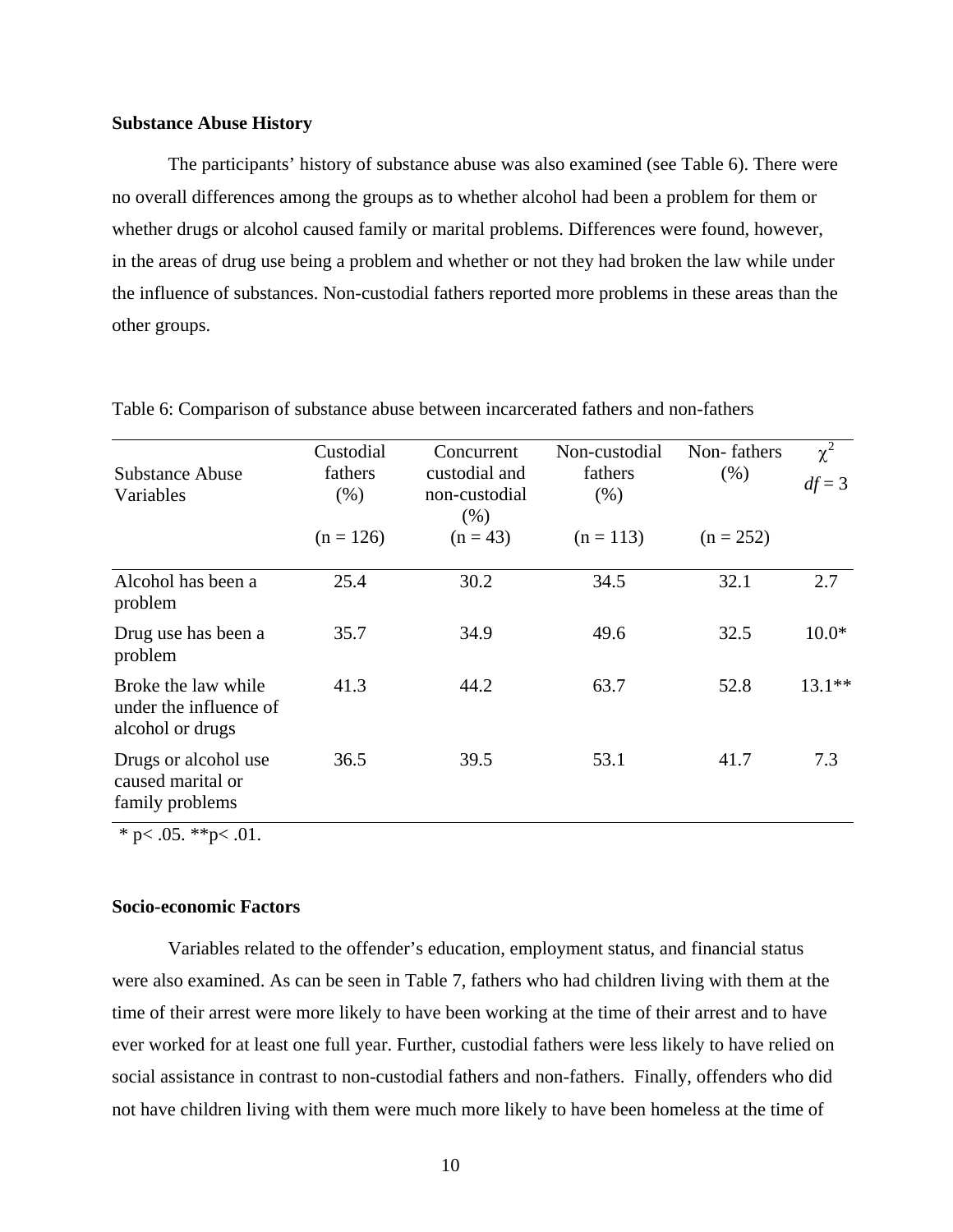<span id="page-15-0"></span>their offences. Interestingly, 7% of custodial fathers also reported being homeless at the time of their offences.

| Education, employment,<br>financial variable                          | Custodial<br>fathers<br>(% ) | Concurrent<br>custodial and<br>non-custodial<br>(% ) | Non-custodial Non-fathers<br>fathers<br>(% ) | (% )        | $\chi^2$<br>$df = 3$ |
|-----------------------------------------------------------------------|------------------------------|------------------------------------------------------|----------------------------------------------|-------------|----------------------|
|                                                                       | $(n = 126)$                  | $(n = 43)$                                           | $(n = 113)$                                  | $(n = 252)$ |                      |
| Less than Grade 12<br>education                                       | 46.8                         | 67.4                                                 | 66.4                                         | 58.3        | $11.3*$              |
| Was working at time of<br>arrest                                      | 58.7                         | 72.1                                                 | 44.2                                         | 43.7        | 17.8**               |
| Financial situation was<br>good before arrest                         | 46.5                         | 48.4                                                 | 44.2                                         | 42.9        | 1.1                  |
| Was unemployed for<br>more than 6 months in<br>the year before arrest | 34.9                         | 37.2                                                 | 48.7                                         | 42.5        | 5.1                  |
| Ever employed for a full<br>year                                      | 87.0                         | 88.0                                                 | 74.0                                         | 69.0        | $2.7**$              |
| Relied on social<br>assistance such as<br>Ontario Works or<br>welfare | 16.7                         | 27.9                                                 | 36.3                                         | 31.7        | 13.2**               |
| Was homeless at time of<br>offence or admission                       | 7.1                          | 2.3                                                  | 14.2                                         | 16.3        | $11.0*$              |

Table 7: Comparison of education, employment and financial factors between incarcerated fathers and non-parents

 $*$  p $< .05$ .  $*$  $*$ p $< .01$ .

# **Family Factors**

 Two family variables were examined: whether or not a family member had been convicted of a crime; and whether or not a family member was a victim of the crime. As seen in Table 8, there were no significant differences among the groups on those variables. Regardless, custodial fathers reported a higher frequency of having victimised a family member in contrast to the other groups. While there was no significant differences among the groups on whether or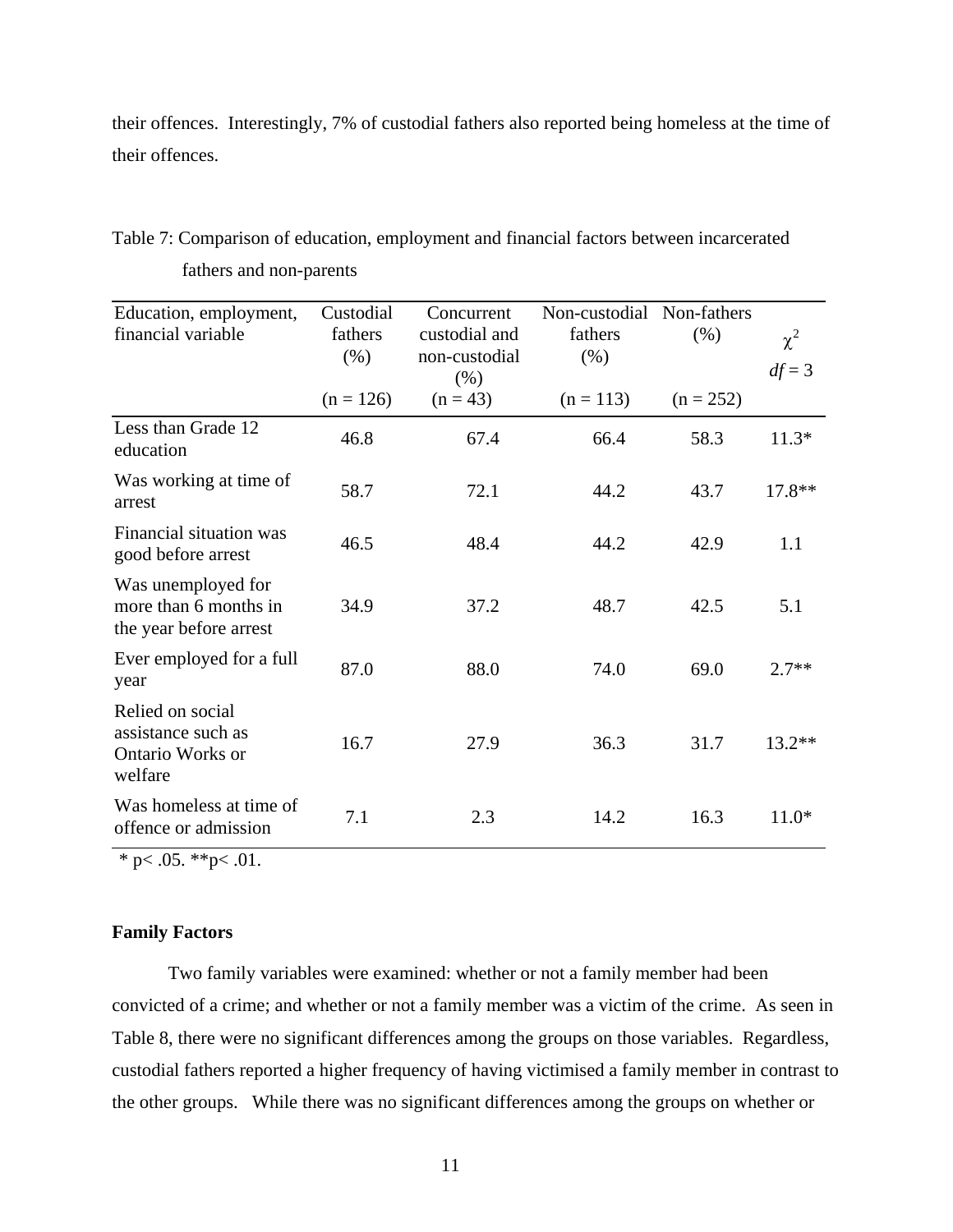<span id="page-16-0"></span>not they have a child in conflict with the law, 9.2% of the fathers (custodial or not) reported having at least one child in conflict with the law. The greater the number of children, the greater the likelihood that one of them would have been in conflict with the law  $(r = .15, p < .01)$ .

| Family issues variable                                                      | Custodial<br>fathers<br>(% ) | Concurrent<br>custodial and<br>non-custodial<br>(% ) | Non-custodial Non-fathers<br>fathers<br>(% ) | (% )        | $\chi^2$          |
|-----------------------------------------------------------------------------|------------------------------|------------------------------------------------------|----------------------------------------------|-------------|-------------------|
|                                                                             | $(n = 126)$                  | $(n = 43)$ $(n = 113)$                               |                                              | $(n = 252)$ |                   |
| Partner, intimate or other<br>member of the family<br>convicted of a crime. | 32.5                         | 27.9                                                 | 37.2                                         | 29.8        | 2.3<br>$(df = 3)$ |
| Family member a victim<br>of the current offence                            | 19.0                         | 16.3                                                 | 10.6                                         | 13.9        | 3.6<br>$(df = 3)$ |
| Child in conflict with the<br>law                                           | $8.7*$                       | $18.6*$                                              | $6.2*$                                       |             | 5.8<br>$(df = 2)$ |

Table 8: Comparison of family issues between incarcerated fathers and non-fathers

\* Cumulative average among these 3 groups  $= 9.2\%$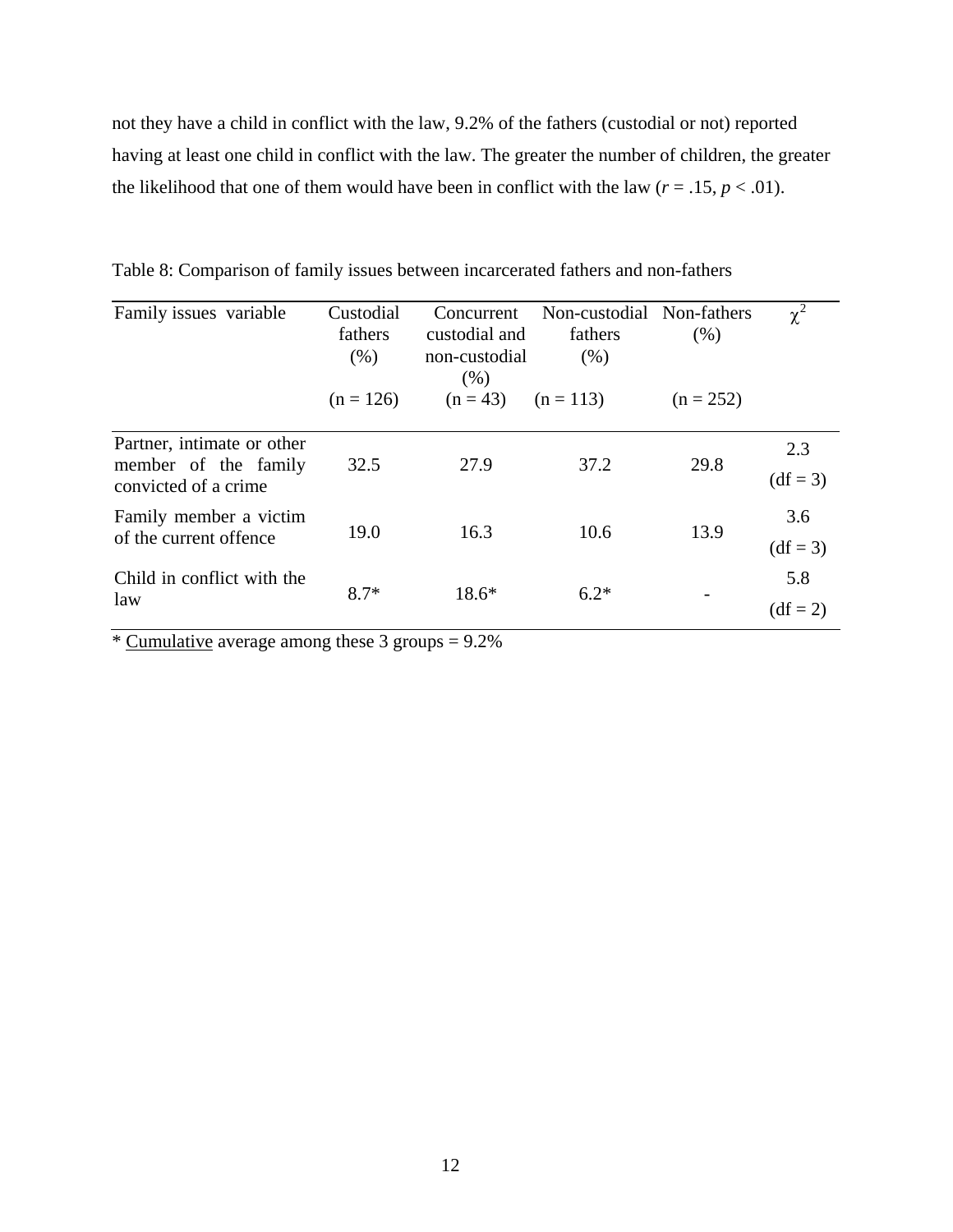### **DISCUSSION**

#### <span id="page-17-0"></span>**Care-giver issues**

In the majority of cases, the child's mother is the caregiver of the father's children during incarceration. This provides a continuity of care for the children. While the removal of a custodial father from the home is a major life experience, non-custodial children are affected by paternal incarceration with respect to parental support, supervision and the effects of visiting their father in prison. Financial support may also be affected with the cessation of child support and spousal support due to change in financial circumstance brought on by incarceration.

As well, the present study shows that grandparents, other family members or friends are the caregivers of 15% of the children of custodial fathers and 20% of the children of noncustodial fathers. These caregivers may have difficulty accessing support that would normally be provided to a parent, placing an extra financial burden on these families. Visitation may also be difficult because the grandparent, other family member or friend may not be the legal guardian and only a legal guardian can bring a minor child to visit at a federal institution.

For similar reasons, visitation may be a problem for a non-custodial father if the custodial parent does not wish to come to the institution. Visitation may be limited or non-existent if the custodial parent does not authorize someone else to bring the child into the institution to visit.

# **Father-child contact issues**

Intake into the prison system is a period when contact may be very important for family stability and resiliency, including the ability of the child to cope with the stress of the loss of the father. The present study shows that the telephone is the preferred means for maintaining contact with children and family. All telephone calls are placed collect from the institution to the family and this can place a financial burden on the family. While cell phones are becoming increasingly popular and are sometimes the only phone owned by members of the general public, they are not allowed in prison. Collect calls cannot be made to a cell phone and therefore family members must have a 'land line' in order to receive calls from offenders. Some internet-based phone services may also not be able to accept collect calls, further hindering the offender's ability to maintain contact with his family.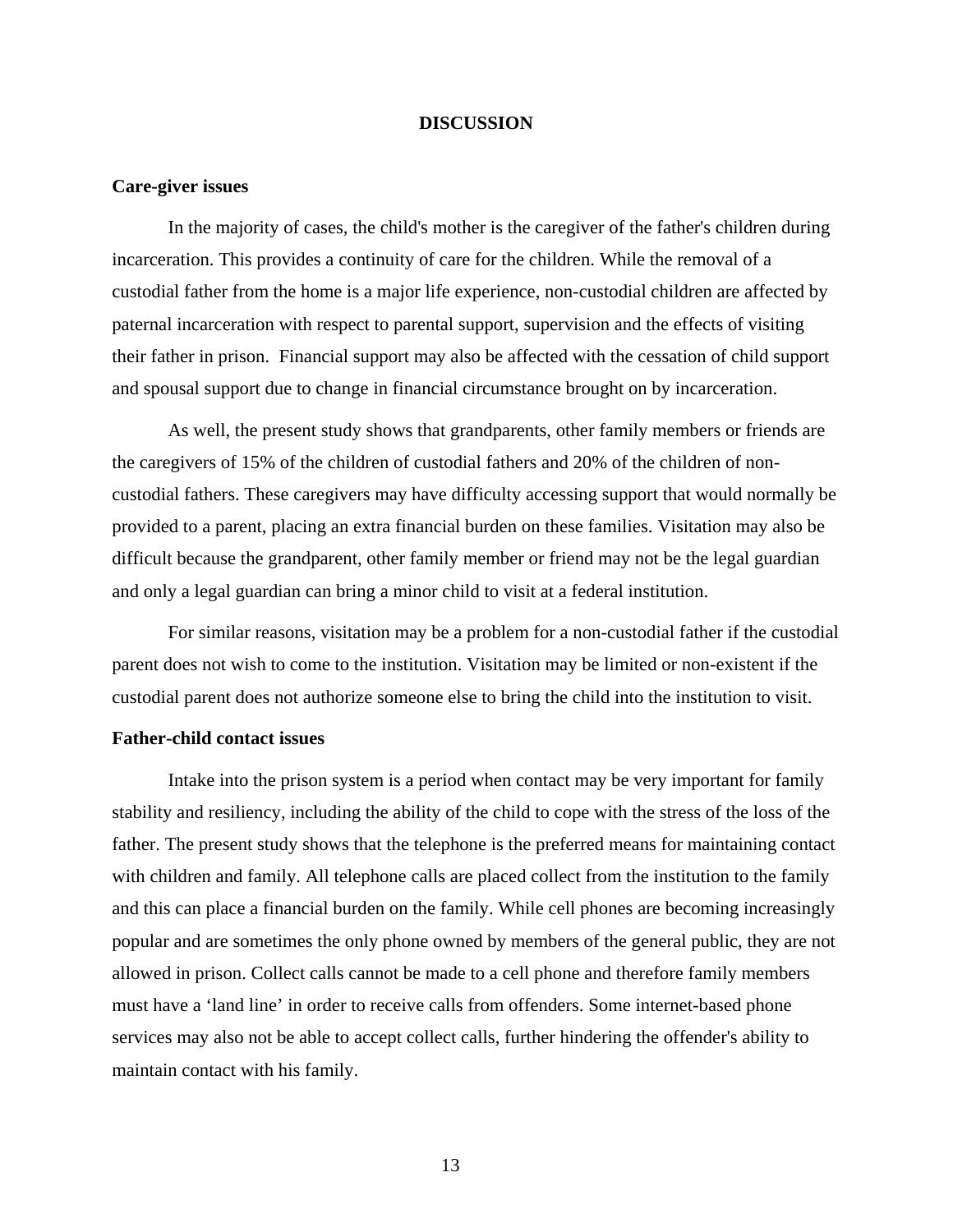<span id="page-18-0"></span>Upcoming changes to the telephone system within CSC may serve to alleviate some of the financial burden on the family. The introduction of a phone card system, whereby the offender can purchase time for calls home will shift the onus to the incarcerated father to personally budget in order to have funds to place direct phone calls home.

Also of note in the present study is the low visiting rate. This can be expected during the period of intake and assessment into the federal correctional system. All visits at MAU are "closed" visits that occur through a glass barrier and therefore there is no physical contact between father and child. Some offenders may refrain from having their children visit under these circumstances. As such, it is likely that the visiting rate of children will increase after the offender is placed to a regular institution and can have "open" visits with his family where physical contact is allowed.

### **Criminal history of the fathers**

Interestingly, the non-custodial fathers appear to differ from custodial fathers and nonfathers in the extent of their involvement in crime and in illicit drug use. Note that they do not differ from the other groups in their use of alcohol – a legal substance. It may be that the noncustodial fathers, as a group, are more prone to irresponsibility, sensation seeking, risk-taking and a disregard for societal rules. The circumstances under which they became a non-custodial father or having children outside of a committed relationship may be a consequence of their lifestyle. It is also possible that the mother of their children does not want to be involved or have the children involved with such a father. This may also explain the lack of visits between some fathers and their children.

Whether the father was custodial or non-custodial, it appears that paternal incarceration is only one in a series of negative life events that impact on the life of the child. The present study shows that the pre-incarceration lifestyle of the father included a significant criminal history, drug and alcohol abuse, financial difficulties, a family member being a victim of the index offence, and other family members being involved in criminal activity. In some cases, it also included the child being the victim of the index offence. Negative life events may also have included homelessness, as 7.1% of the custodial fathers and 2.3% of the fathers who were concurrent custodial and non-custodial fathers indicated that they were homeless at the time of offence or admission. Of the non-custodial fathers, 14.2% were homeless. This may cause

14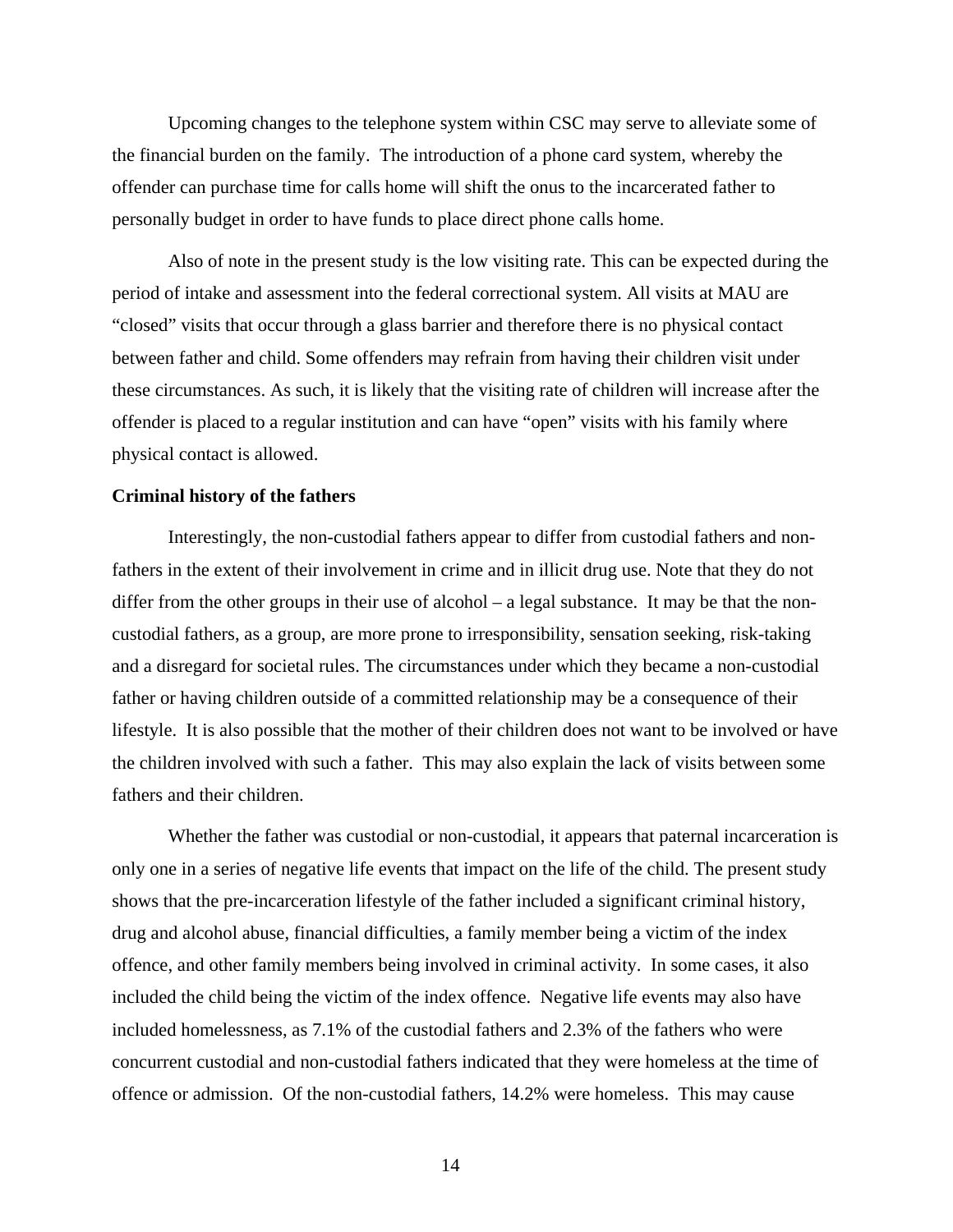<span id="page-19-0"></span>challenges to meaningful visitation if the non-custodial father had access rights prior to their arrest.

#### **Family member a victim of the offence**

Although there were no significant differences among participant groups as to whether a family member was the victim of the offence, a family member was a victim in over 15% of the offences for which the father was incarcerated. This has repercussions for the entire family. When the family is the primary victim of the offence, as in homicide, sexual offences, domestic violence, assault and robbery, some family members may choose to continue in a supportive relationship with the offender, while others may not. There may also be conflict within the family over whether or not to maintain contact or provide support to the offender when a family member is a victim. This includes decisions as to whether or not to maintain the parent-child bond during incarceration and upon reintegration of an offender.

### **Number of children affected by paternal incarceration**

The results of this study indicate that there are a large number of Canadian children affected by the incarceration of a father. More than half of the participants had children under the age of 18. When one examines the overall number of men incarcerated in Canada, one can draw some conclusions about the overall number of children that are affected by paternal incarceration. This information is critical for family-based crime prevention.

The average count of federally incarcerated men in Canada in 2003-2004 was 12,034 (Correctional Service of Canada, 2005). If one extrapolates from the present study, where 52.8% of the offenders had an average of 2.1 children, there would be 13,343 children under the age of 18 years who are affected by paternal incarceration due to a federal sentence at a given point in time. Of these children, 7,986 were living with their father at the time of his arrest, and 5,357 were not. This underestimates the total number of children per year who are affected each year by paternal incarceration in the federal system, as the average count is taken at one moment in time and does not take into consideration the constant flow through the federal correctional system over the course of the year.

According to Statistics Canada (2005b), there were 358,350 admissions to the federal, provincial and territorial adult correctional system in 2003-2004. Approximately 10% of these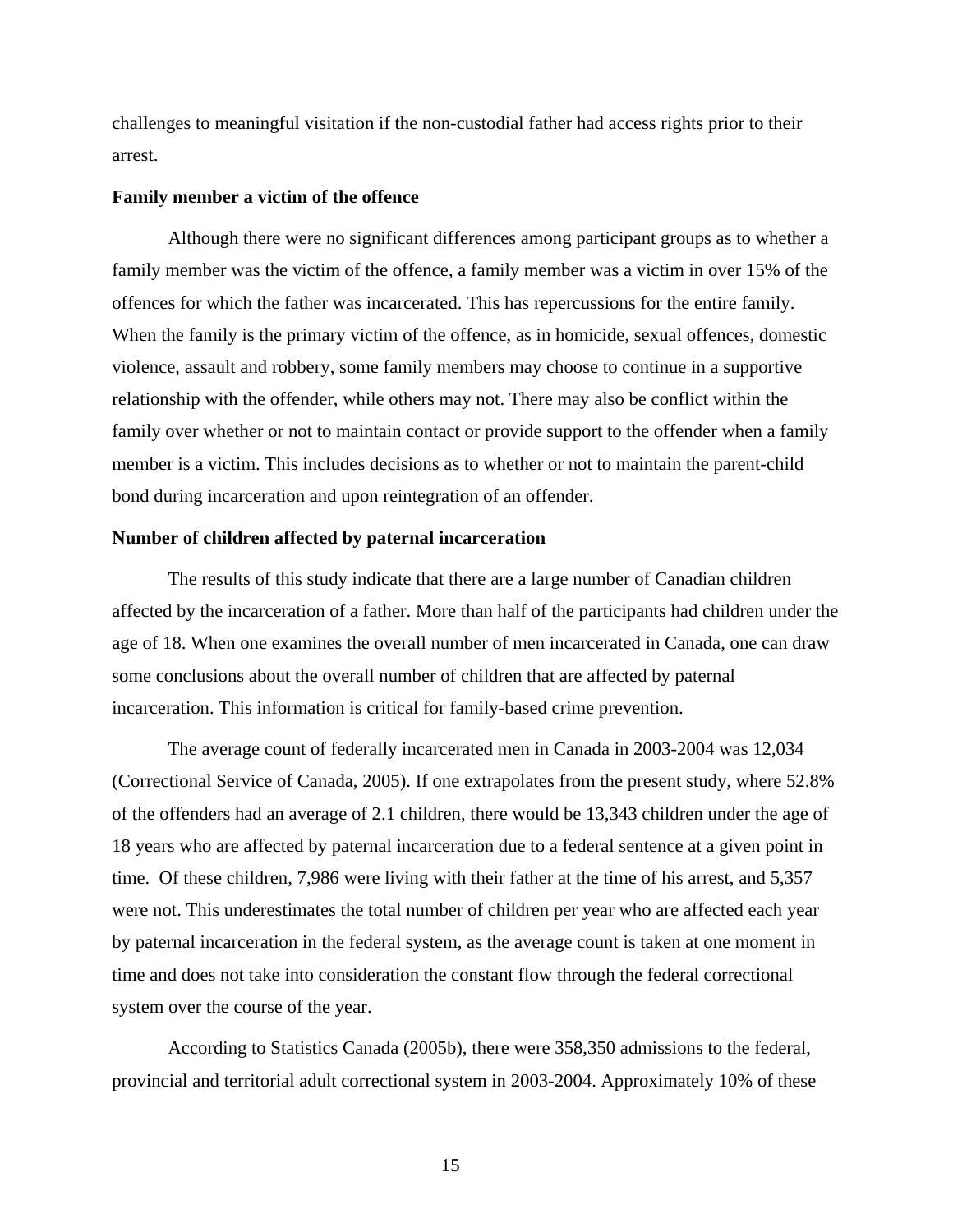admissions were women, thereby leaving 322,515 adult male admissions. If, as in the present study, 52.8% of these men are fathers and have an average of 2.1 children, then there are 357,604 children affected by paternal incarceration in Canada. This represents 4.6% of the total population of 7,854,200 Canadian children who are 19 years of age or younger (Statistics Canada, 2004).

### **Intergenerational Criminal Behaviour**

 The present study found that 33% of the fathers indicated that their partner, girlfriend, same-sex partner or some other family member had been convicted of a crime. It also found that 9.2% ( $n = 26$ ) of fathers had at least one child under the age of 18 who had been in conflict with the law. Thus, at least 26 of the 595 children or 4% of the children had been in conflict with the law. This phenomenon has been known for some time, i.e., that persons who are incarcerated tend to come from families where criminal behaviour is common (Farrington, 2004).

In 2004, 78,000 youth aged 12 to 17 were charged with a Criminal Code offence, and an additional 101,000 youth aged 12 to 17 came into conflict with the law but the offence was disposed of without laying a formal charge (Statistics Canada, 2005a). In the general population, there were 7,854,200 youth aged 19 or younger (Statistics Canada, 2004). Thus, 1% of the youth were charged with a Criminal Code offence, and 2% of the youth were either charged with a Criminal Code offence or had their offence handled by some other means. This figure is well below the 4% of youth that were in conflict with the law in the present study. It can thus be stated that the children of the federally sentenced fathers may be 2 to 4 times more likely than their peers to have been in conflict with the law. In the United States, it is estimated that the children of incarcerated parents may be five times more likely to serve time in prison (Petersilia, 2004).

Incarceration can provide a service point for interventions with the entire family that may be preventative of future criminal behaviour. Tolan (2004) stated that the strongest and most consistent effective interventions to prevent youth crime are programs that focus on family and parenting processes. He reported that there is evidence of a reduction in risk of offending where there are family interventions aimed at changing parenting style (i.e. increasing parental monitoring, etc.) and improving intrafamilial relations such as closeness, positive feedback and communication. Farrington (2003) identified other family factors such as poor parental

16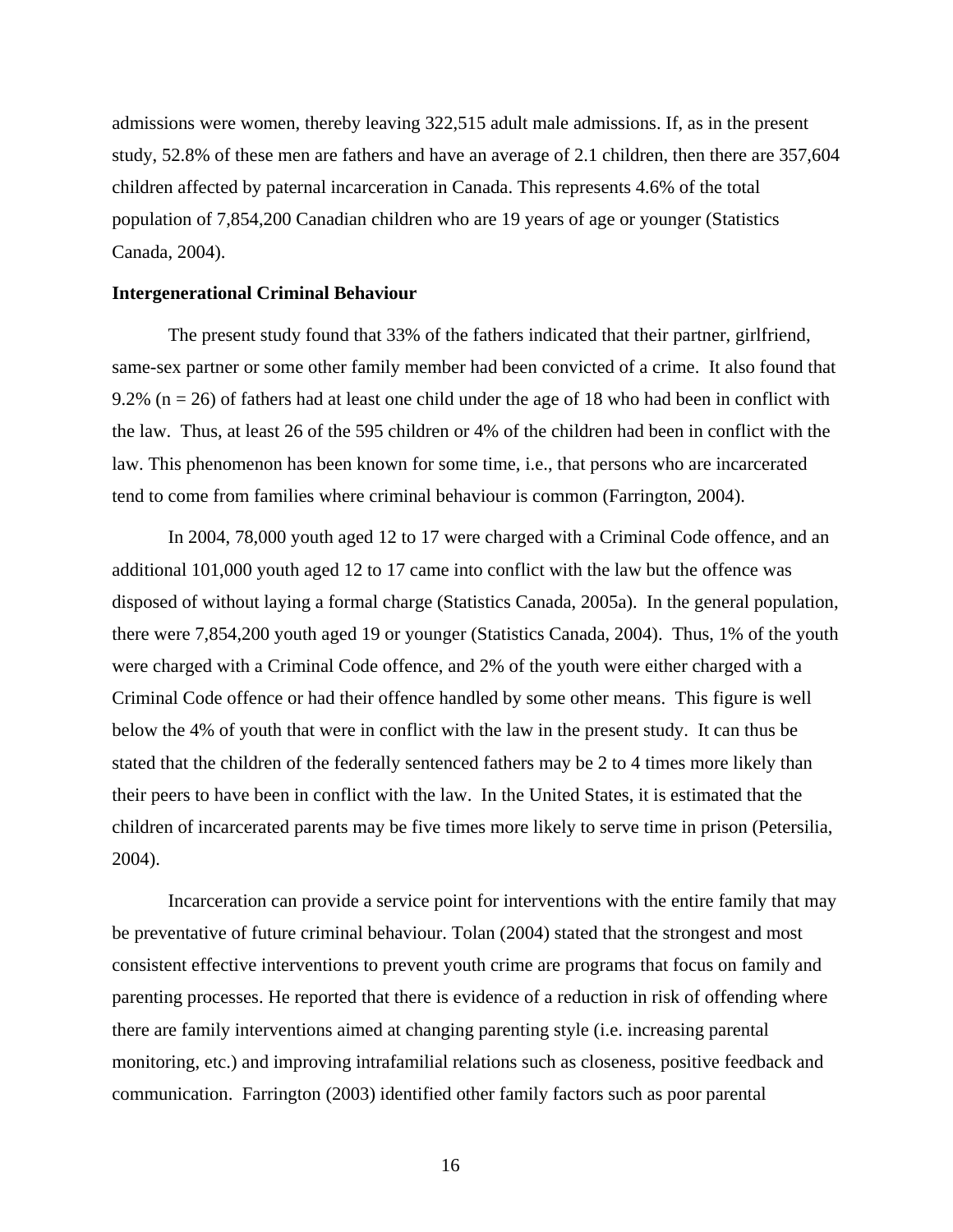supervision, harsh discipline and physical abuse, inconsistent discipline, a cold parental attitude and child neglect, low involvement of the parent with the children and parental conflict. It is not surprising therefore that Andrews and Bonta (2006) found that family intervention programs significantly reduce delinquency, particularly those programs that teach basic parenting and family relationship skills.

### **Limitations to the study**

All of the information collected in this study was self-reported. The self-report format of this study may be a limitation in that more accurate information may have been obtained from corroborating information available in files. However, recent evidence supports the validity of self-report questionnaires in the prediction of recidivism for male offenders (Kroner & Loza, 2001; Mills, Loza, & Kroner, 2003). It is reasonable to expect that self-reports would be equally valid for the present study.

## **Conclusion**

In order to better understand the impact of incarceration on the children of offenders, further research is needed. For example, it would be useful to examine the age and the extent to which the children of incarcerated parents become involved in criminal activities. Further study of the non-custodial fathers would also be helpful to understand why they appear more involved in illegal activities than custodial fathers, and the reasons as to why they do not live with their children. Engaging the family, and particularly the incarcerated parent, may be an effective method of addressing the risk factors of the child: regardless of their own pattern of offending, it is safe to assume most federal male offenders do not want their children to end up being incarcerated.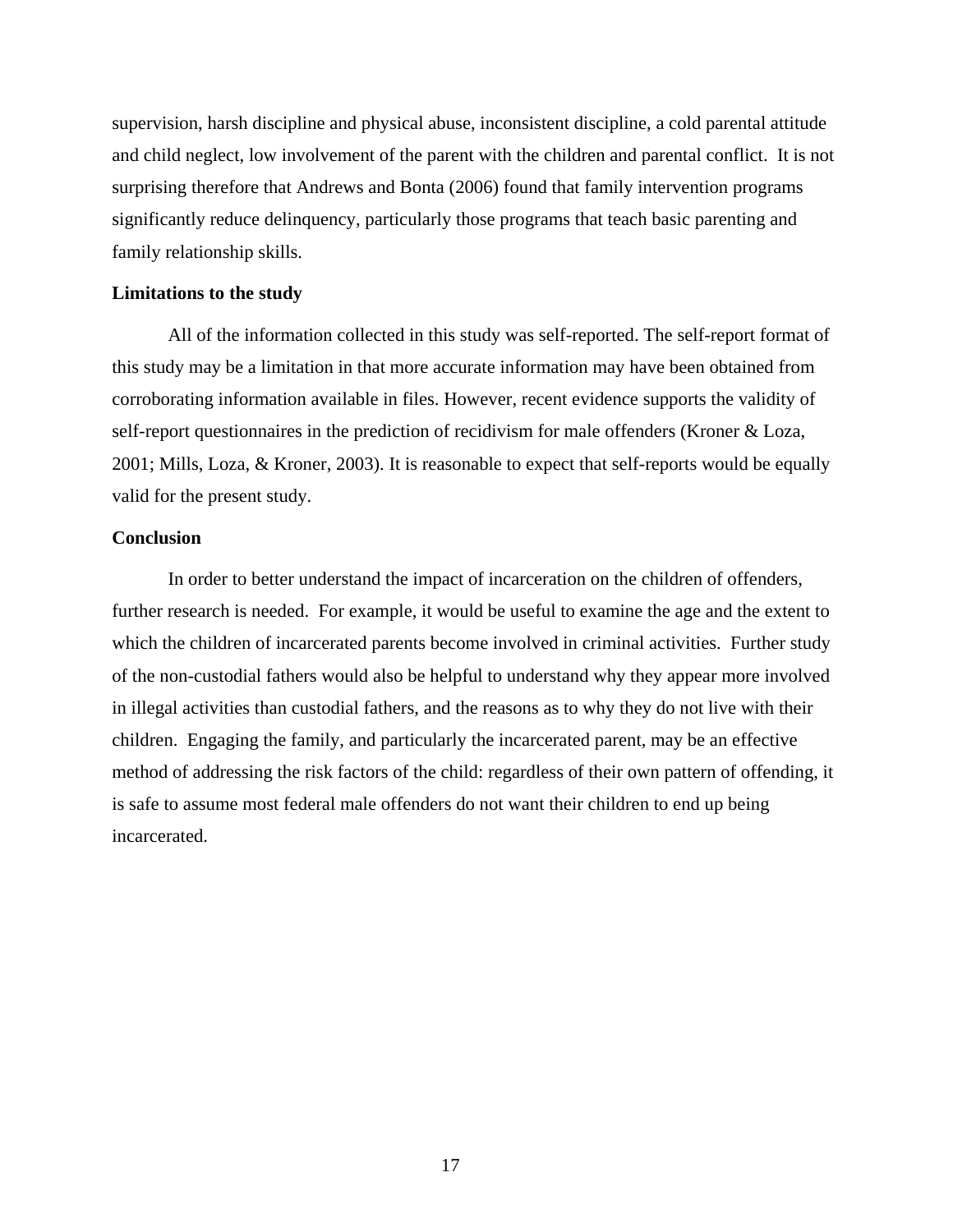### **REFERENCES**

- Andrews, D. A., & Bonta, J. (2006) *The psychology of criminal conduct* (4<sup>th</sup> ed.). LexisNexis: Anderson Publishing.
- Correctional Service of Canada (2005). *Basic facts about the Correctional Service of Canada*. Retrieved June 29, 2006, from http://www.cscscc.gc.ca/text/pblct/basicfacts/ BasicFacts\_e.html.

Crabbe, J. (2003). *What about us? The "CABI" Kit*. Ottawa, Ontario: House of Hope.

- Eljdupovic-Guzina, G. (1999). Parenting roles and experiences of abuse in women offenders: Review of the Offender Intake Assessments. Ottawa: Correctional Service of Canada. Retrieved June 29, 2006, from http://www.csc-scc.gc.ca/text/prgrm/fsw/ gordana/toc\_e.shtml.
- Farrington, D. (2003) Introduction to integrated developmental and life-course theories of Offending. In D. Farrington (Ed.)*, Integrated developmental & life course theories of offending* (pp. 1-14). New Brunswick, USA:Transaction Publishers.
- Farrington, D. (2004). Families and crime. In J. Wilson, & J. Petersilia (Eds*.), Crime: Public policies for crime prevention* (pp. 129-148). Oakland, CA: ICS Press.
- Kroner, D.G., & Loza, W. (2001). Evidence for the efficacy of self-report in predicting nonviolent and violent criminal recidivism. *Journal of Interpersonal Violence*, 16, 168 - 177.
- Léonard, L. & Trevethan, S. (2003). Children of offenders: Risk associated with involvement in crime. Justice Report 18 (1): 10-11.
- Mills, J. F., Loza, W., & Kroner, D.G. (2003). Predictive validity despite social desirability: Evidence for the robustness of self-report among offenders. *Criminal Behaviour & Mental Health, 13,* 144-154.
- Mumola, C. (2000). Incarcerated parents and their children. Bureau of Justice Statistics special report (NCJ 182335). Washington, D.C.: U.S. Department of Justice, Office of Justice Programs.
- Petersilia, J. (2004). Community corrections. In J. Wilson & J. Petersilia (Eds.) *Crime: Public Policy for Crime Prevention* (pp. 483-508). Oakland, CA: ICS Press.